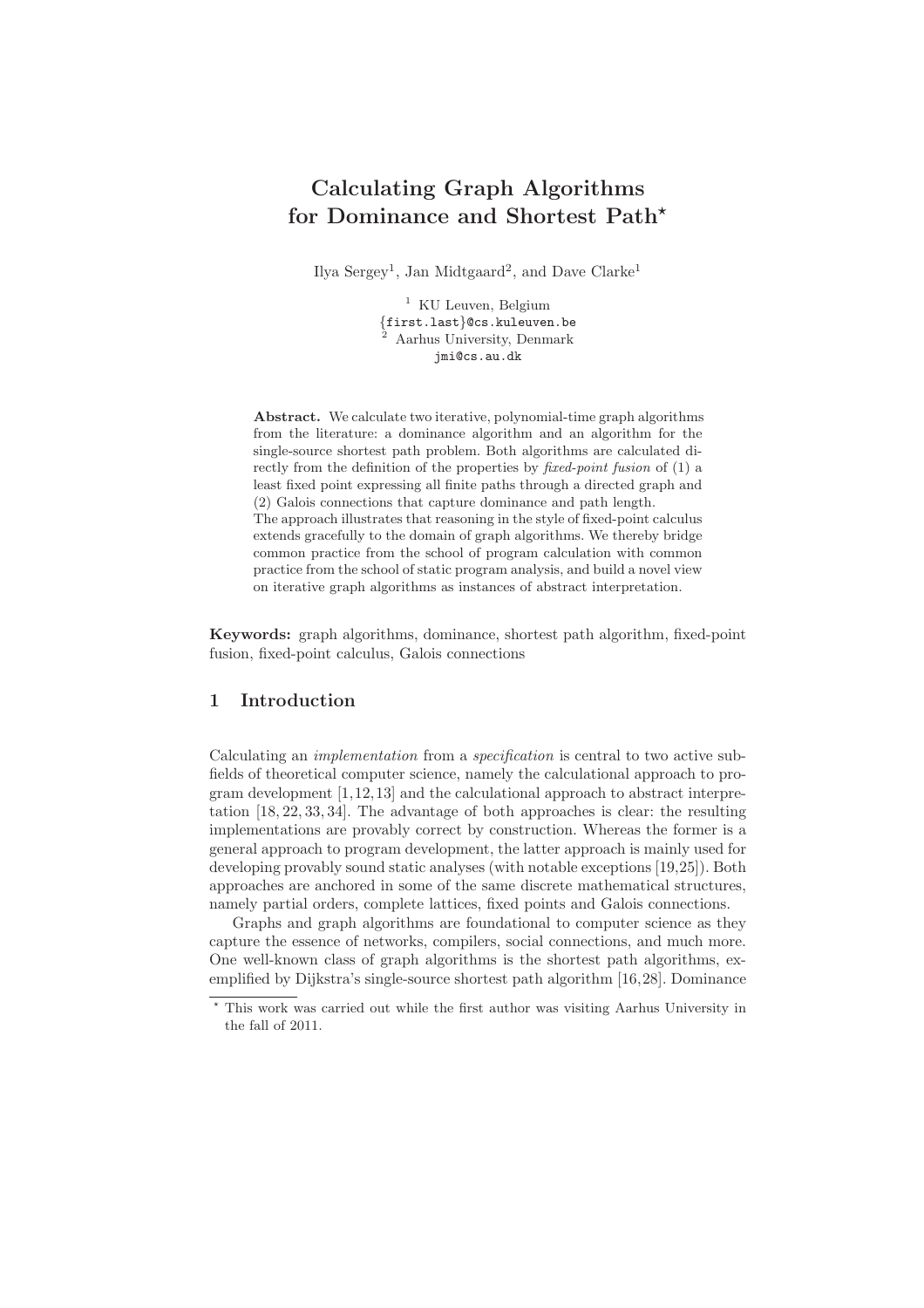algorithms are another class of widespread use: for transforming programs into static single assignment form [5], for optimizing functional programs [30], for ownership typing [35], for information flow analysis [10], etc. In this paper we reconsider the calculational foundations for such algorithms in the context of fixed-point calculus and Galois connections.

In order to bridge two worlds, namely, calculational program development and semantics-based program analysis, we employ the toolset of both fixed-point calculus [1] and abstract interpretation [22], and show that solutions for finite path properties in graphs can be obtained by these means, yielding polynomialtime algorithms that are correct by construction. In doing so, we utilize Galois connections to extract properties (namely dominance and shortest path) from sets of paths in graphs similar to how Galois connections are used to extract properties from program executions in abstract interpretation.

# 2 Background

We first highlight the relevant mathematical preliminaries. Readers familiar with lattices and orders [27] as found in the fixed-point calculus [1], basic abstract interpretation [26], and relational algebra [7] may wish to proceed directly to Section 3.

# 2.1 Notation

We use the standard notation  $\mathcal{O}(X)$  for the powerset of X. When working with sets and relations, we will make use of Eindhoven notation for quantified expressions [40]. The general pattern is  $\langle Q \ x : p(x) : t(x) \rangle$ , where Q is some quantifier (e.g., " $\forall$ " or " $\exists$ "), x is a sequence of free variables (also called *dumnies*),  $p(x)$  is a predicate, which must be satisfied by the dummies, and  $t(x)$  is an expression, defined in terms of the dummies. For instance, for cases "∀" or "∃", we have the following relations with the standard notation:

$$
\langle \forall x : p(x) : q(x) \rangle \iff \forall x . (p(x) \Rightarrow q(x))
$$
  

$$
\langle \exists x : p(x) : q(x) \rangle \iff \exists x . (p(x) \land q(x))
$$

Following the same notation, we use set comprehensions  $\{x : p(x) : q(x)\}\)$  as a shorthand for  $\langle \bigcup x : p(x) : \{q(x)\}\rangle$ , where x contains components to union over, p is a filtering condition and  $\{q(x)\}\$ is a yielded result for a particular combination from x. <sup>3</sup> The square brackets around a formula indicate a universal quantification over any free variables, not mentioned in the preamble. For instance,  $[x \vee \neg x]$ .

In the proofs, we will overload the equality sign " $=$ " to mean equivalence between two subsequent steps of a derivation, supplying a textual explanation in fancy brackets:  $\lambda$ ...  $\lambda$ .

<sup>&</sup>lt;sup>3</sup> This notation is equivalent to the traditional notation  $\{q(x) | p(x)\}\$ , which does not make explicit which variables are bound and which variables are free.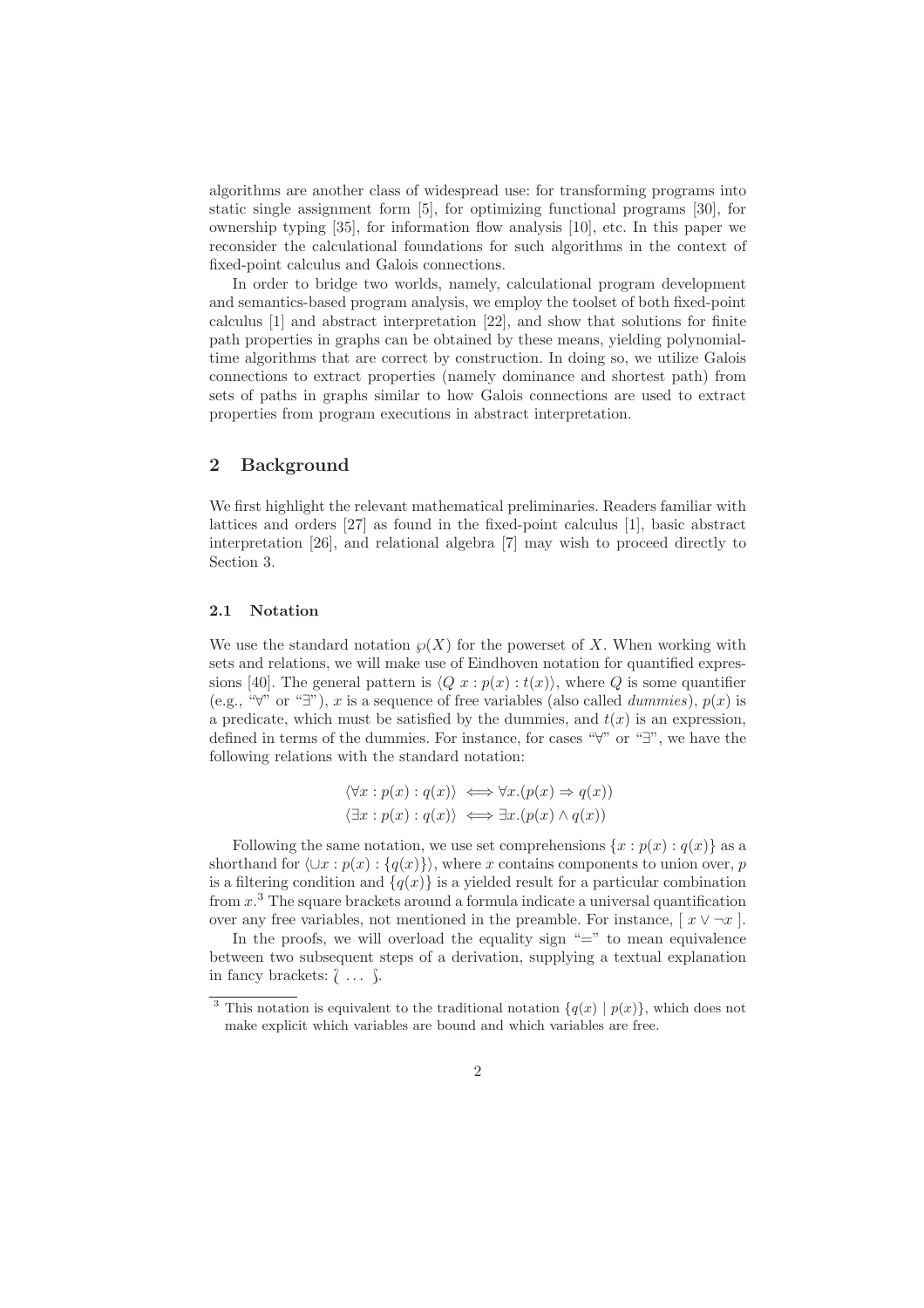#### 2.2 Basics of domain theory and abstract interpretation

A complete lattice  $\langle C; \underline{\sqsubseteq}, \bot, \top, \bot, \sqcap \rangle$  is a partial order  $\langle C; \underline{\sqsubseteq} \rangle$  such that there exists a least upper bound (or join)  $\sqcup S$  and a greatest lower bound (or meet)  $\Box S$  of all subsets  $S \subseteq C$ . In particular  $\Box C = \top$  and  $\Box C = \bot$ .

A point x is a fixed point of a function f if  $f(x) = x$ . Given two partial orders,  $\langle C, \sqsubseteq \rangle$  and  $\langle A, \leq \rangle$ , a function f of type  $C \to A$  is monotone if  $[x \sqsubseteq y \implies f(x) \leq f(y)]$ . By the Knaster-Tarski fixed-point theorem a monotone endo-function f over a complete lattice has a least fixed point lfp<sub>⊏</sub>f =  $\Box\{x \mid f(x) \sqsubseteq x\}$ . Algorithmically the least fixed point of a monotone function f over a complete lattice of finite  $height<sup>4</sup>$  can be computed by Kleene iteration:  $\bot \sqsubseteq f(\bot) \sqsubseteq f^2(\bot) \sqsubseteq f^3(\bot) \sqsubseteq \ldots$  since  $\mathsf{lfp}_{\sqsubseteq} f = \sqcup_{i \geq 0} f^i(\bot)$ .

A Galois connection is a pair of functions  $\alpha$ ,  $\gamma$  (in the present case, between two partial orders  $\langle C, \sqsubseteq \rangle$  and  $\langle A, \leq \rangle$ , such that  $\lceil \alpha(c) \leq a \iff c \sqsubseteq \gamma(a) \rceil$ . The function  $\alpha$  is referred to as the *lower adjoint* and the function  $\gamma$  is referred to as the *upper adjoint*.<sup>5</sup> We typeset Galois connections as:

$$
\langle C,\sqsubseteq\rangle\ \stackrel{\gamma}{\over \longrightarrow}\langle A,\leq\rangle
$$

sometimes with double arrow heads to stress that an adjoint is surjective. Galois connections enjoy a number of properties of which we only highlight a few. Both adjoints of a Galois connection are monotone. Furthermore, for a Galois connection between two complete lattices the lower adjoint distributes over the least upper bound:  $[\alpha(\sqcup \mathcal{X})] = \bigvee \alpha(\mathcal{X})$ . Finally if a function between two complete lattices distributes over the least upper bound, then it is the lower adjoint of a Galois connection with its corresponding upper adjoint uniquely determined by  $\gamma(a) = \sqcup \{c \mid \alpha(c) \leq a\}$  [23].

Galois connections can be constructed compositionally: given  $\langle C, \subseteq \rangle \frac{\cdot \cdot}{\cdot - \cdot - \cdot}$  $\gamma_1$  $\langle A_1, \leq_1 \rangle$  and  $\langle A_1, \leq_1 \rangle \xrightarrow[\alpha_2]{\gamma_2}$  $\frac{\gamma_2}{\alpha_2}$   $\langle A_2, \leq_2 \rangle$ , one has  $\langle C, \sqsubseteq \rangle$   $\frac{\gamma_1 \circ \gamma_2}{\alpha_2 \circ \alpha_1}$  $\frac{\gamma_1 \circ \gamma_2}{\gamma_2 \circ \gamma_3} \langle A_2, \leq_2 \rangle.$ 

Galois connections interact with least fixed points by *fixed-point fusion* [1]:

$$
\alpha \circ F_c \leq F_a \circ \alpha \implies \alpha(\text{Ifp } F_c) \leq \text{Ifp } F_a \tag{1}
$$

$$
\alpha \circ F_c = F_a \circ \alpha \implies \alpha(\text{Ifp } F_c) = \text{Ifp } F_a \tag{2}
$$

for monotone functions  $F_c$  and  $F_a$  (where we have written  $f \leq g$  for the pointwise ordering  $[f(x) \leq g(x)]$ .<sup>6</sup> Note that we overload the notation for a least fixed point lfp, using it for different domains and orders, without specifying them explicitly, when it is obvious from the context. For instance, in the definitions (1) and (2) we use lfp in both cases, assuming in fact lfp<sub>⊏</sub> for  $F_c$  and lfp<sub><</sub> for  $F_a$ , respectively.

<sup>&</sup>lt;sup>4</sup> Traditionally, the *height* of a lattice  $\langle C; \sqsubseteq, \bot, \top, \sqcup, \sqcap \rangle$  denotes the maximal length of a (possibly infinite) strictly increasing chain of elements  $x_0 \sqsubseteq x_1 \sqsubseteq \ldots \sqsubseteq x_i \in C$ .

<sup>&</sup>lt;sup>5</sup> In the abstract interpretation literature where they are typically associated with some information loss they are known as the *abstraction* and *concretization* functions, respectively [23].

<sup>6</sup> The first implication is also referred to as the *fixed-point transfer theorem* [22] and the latter implication is known as a *complete abstraction* [23].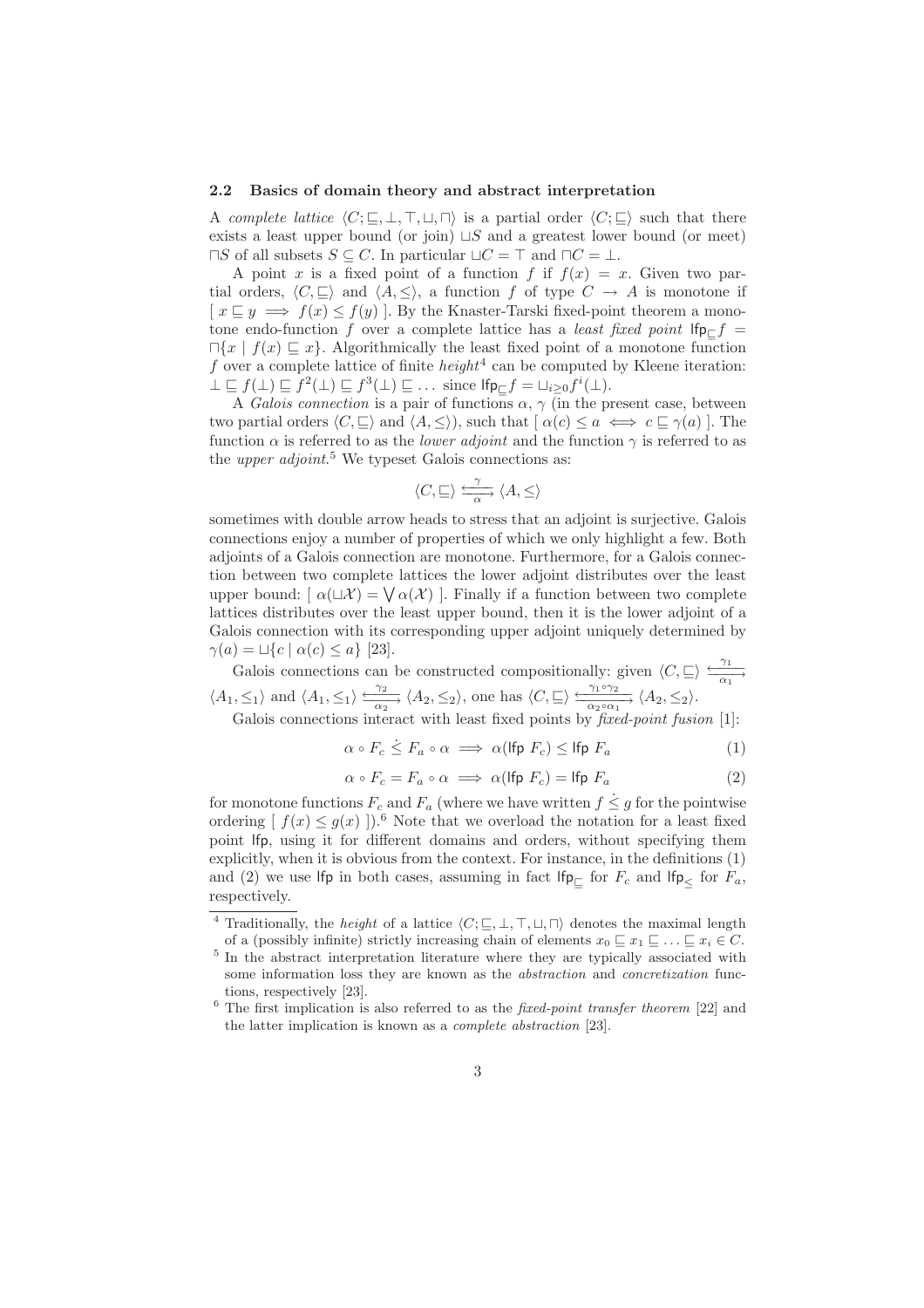#### 2.3 Elements of relational algebra

Composition is a well-known operation on relations. For given relations  $R \subseteq$  $A \times B$  and  $S \subseteq B \times C$ , their composition  $R \circ S \subseteq A \times C$  is defined as follows:

$$
R \circ S \equiv \{x, y, z : \langle x, y \rangle \in R \land \langle y, z \rangle \in S : \langle x, z \rangle\}.
$$
 (3)

A particular case of relation composition is function composition. In order for function composition to be consistent with the right-to-left ◦-notation, we also think of a function of type  $A \rightarrow B$  as a relation over  $B \times A$  [12].

Another important notion we are going to use is factors [7]. Given three relations  $R \subseteq A \times B$ ,  $S \subseteq B \times C$  and  $T \subseteq A \times C$ , the *left factor*  $T/S \subseteq A \times B$ and the *right factor*  $R \backslash T \subseteq B \times C$  are defined pointwise as follows:

$$
[ x T/S y \equiv \langle \forall z : y S z : x T z \rangle ] \tag{4}
$$

$$
[ x R \backslash T \ y \equiv \langle \forall z : z R \ x : z T \ y \rangle ] \tag{5}
$$

Both the notions of composition and factors are helpful for reasoning in pointfree style: while composition eliminates existential quantifications, the factor operations eliminate universal quantification. It is also notable that

$$
[R \circ S \subseteq T \iff S \subseteq R \backslash T]
$$
 (6)

$$
[R \circ S \subseteq T \iff R \subseteq T/S] \tag{7}
$$

so we have

$$
[T/S \supseteq R \iff S \subseteq R \backslash T]
$$
 (8)

which makes it possible to consider the eta-expanded factors  $(T/)=\lambda \mathcal{X}.T/\mathcal{X}$ and  $(\nabla T) = \lambda \mathcal{X} \cdot \mathcal{X} \cdot T$  as the adjoints of a Galois connection:

$$
\langle \wp(B \times C), \subseteq \rangle \xrightarrow{\langle \langle T \rangle \rangle} \langle \wp(A \times B), \supseteq \rangle
$$
 (9)

## 3 Calculating a Dominance Algorithm

In this section we derive an algorithm to compute a dominance relation of a directed graph. We first express dominance as a lower adjoint over a set of finite paths. We then calculate the dominance computation algorithm using fixed-point fusion with a least fixed point expressing all finite paths through a graph.

### 3.1 Graphs and finite paths

**Definition 1 (Directed Graph).** A rooted directed graph is a triple  $G =$  $\langle V, E, v_0 \rangle$ , where V is a set of nodes,  $E \subseteq V \times V$  is a set of edges and  $v_0 \in V$  is a designated initial node.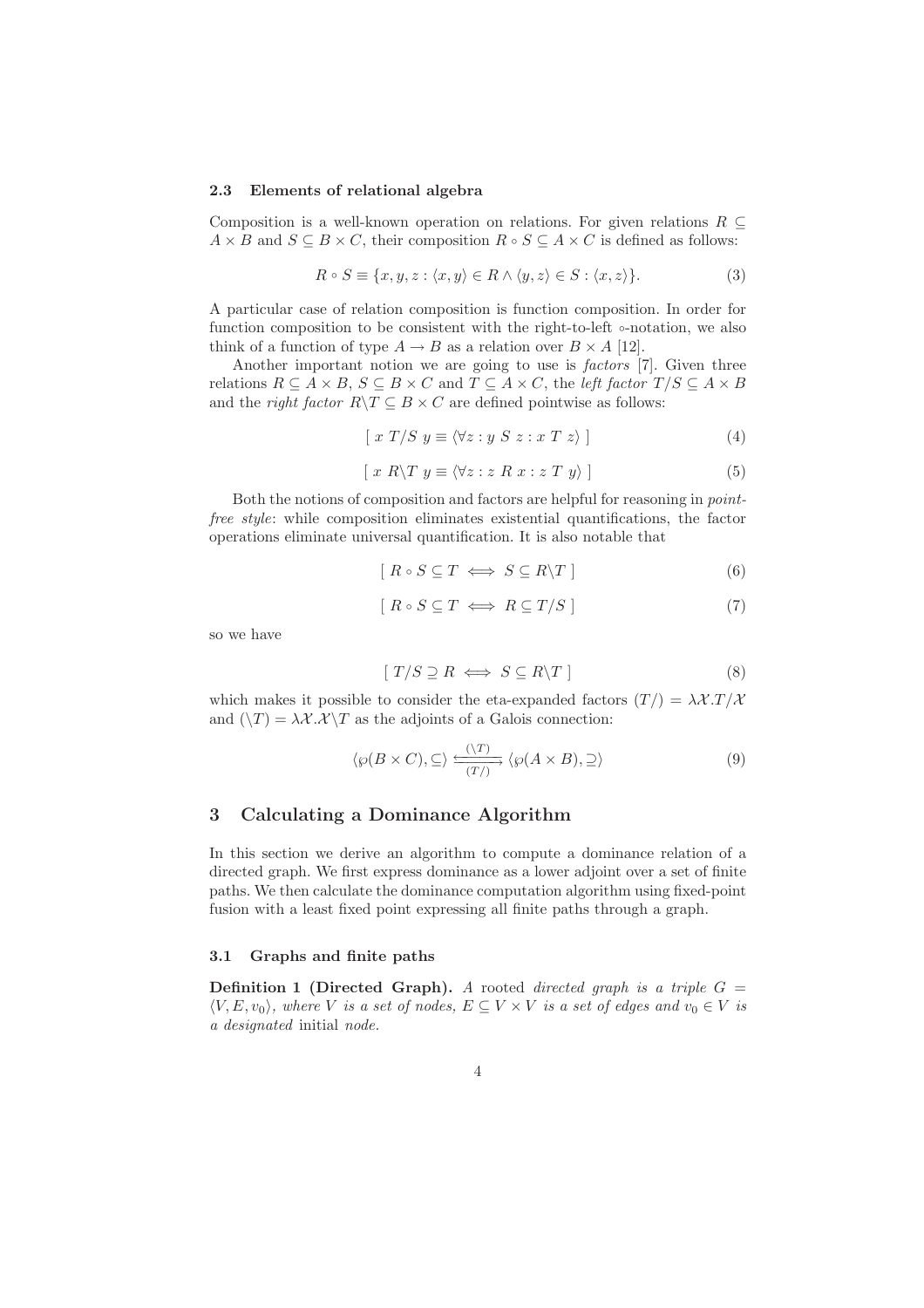We use the notation  $(u \to v)$  to indicate the edge  $\langle u, v \rangle \in E$ . A non-empty **path**  $\sigma \in V^+$  in a graph G is a sequence of nodes  $\sigma = u_0 \dots u_n$ , such that for all  $i \in 1 \ldots n$ ,  $(u_{i-1} \to u_i)$ . Given a graph  $G = \langle V, E, v_0 \rangle$ , all finite paths starting from  $v_0$  can be obtained by "walking through the set of edges", which leads to the following definition:

**Definition 2** (Finite path functional). <sup>7</sup> Given a fixed graph  $G = \langle V, E, v_0 \rangle$ , a finite path functional  $p_G : \wp(V^+) \to \wp(V^+)$  is defined as follows:

$$
p_G(\mathcal{X}) = \{\sigma, v : \sigma \in \mathcal{X} \land (\text{last}(\sigma) \to v) : \sigma v\},\tag{10}
$$

where the function last of type  $V^+ \to V$  on non-empty paths is defined by

$$
last(\sigma u) = u.
$$
 (11)

In some cases, we will also consider last as a relation (i.e., last  $\subseteq V \times V^+$ ) in order to compose it with other relations.

Using the well-known observation [7,26] that  $\langle \wp(V^+), \subseteq \rangle$  is a complete lattice with  $\Box = \cup, \Box = \cap, \bot = \emptyset$  and  $\Box = V^+$ , and the fact that  $p_G$  is monotone, one can express the set of finite paths through a graph  $G$ , starting in  $v_0$  as the following least fixed point:

$$
P_G = \mathsf{Ifp}(\lambda \mathcal{X}.\{v_0\} \cup p_G(\mathcal{X}))\tag{12}
$$

By a simple inductive argument any finite path through G starting in  $v_0$ belongs to  $P_G$ . In the remainder of this section we consider a fixed graph  $G =$  $\langle V,E,v_0\rangle$ .

# 3.2 Dominance in finite paths

A classical definition of dominance in a graph is stated as follows [36]:

A node u **dominates** node  $v$  if  $u$  belongs to every path from the initial node  $v_0$  of the graph to v.

Our goal is to derive an algorithm for computing dominators directly from the definition above. Clearly, the set of all finite paths cannot be examined in general, since it is infinite in the presence of cycles in the graph. Nevertheless, we start from the definition of dominance in a set of paths.

**Definition 3.** The function dom of type  $\wp(V^+) \to \wp(V \times V)$  is defined for all  $\mathcal{X} \subseteq V^+$  as follows:

$$
[ u \text{ dom}(\mathcal{X}) v = \langle \forall \sigma : \sigma \in \mathcal{X} \land \mathtt{last}(\sigma) = v : u \text{ in } \sigma \rangle ], \tag{13}
$$

<sup>7</sup> The same functional is traditionally used within the *partial trace collecting semantics* [26].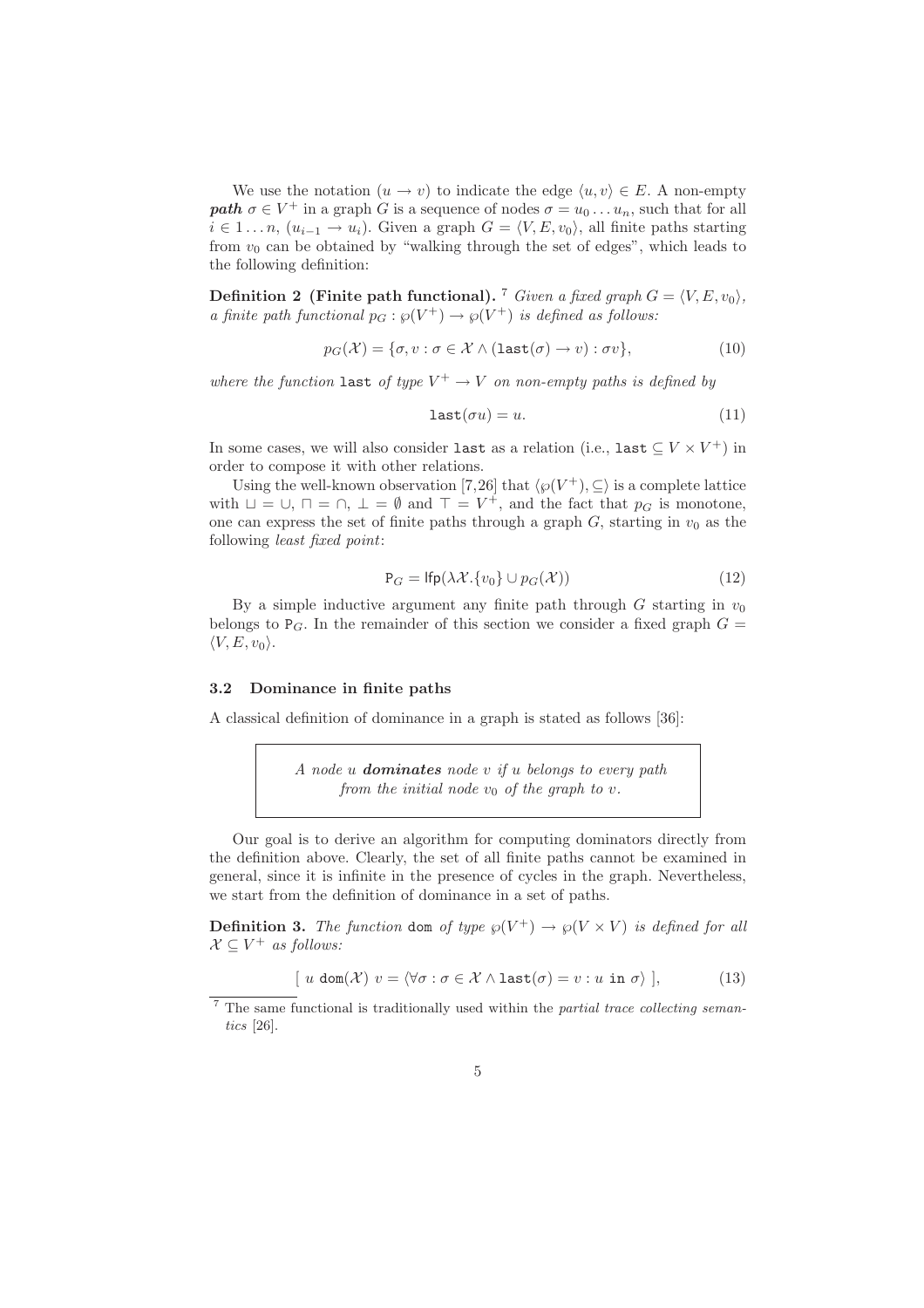where the relation in  $\subseteq V \times V^+$  is defined by:

$$
\text{in} = \text{Ifp}(\lambda \mathcal{X}.\text{last} \cup \mathcal{X} \circ \text{pre}) \tag{14}
$$

and pre  $\subseteq V^+ \times V^+$  is  $\{\sigma, v : \sigma \in V^+ \wedge \sigma v \in V^+ : \langle \sigma, \sigma v \rangle\}$ 

In words, Definition 3 says that u antecedes v for all paths in  $X$  trailed by v. One can notice that if there are no paths in  $\mathcal X$  that end with v, then all nodes u dominate v. Also, a node u dominates itself for any  $\mathcal{X}$ .

# 3.3 A Galois connection between sets of finite paths and dominance relations

We proceed by building a Galois connection between the lattice of finite paths through a graph and a lattice of relations on the nodes, using the dominance function dom from Definition 3 as a lower adjoint:

$$
\langle \wp(V^+), \subseteq \rangle \xrightarrow{\frac{\overline{\text{dom}}}{\text{dom}}} \langle \wp(V \times V), \supseteq \rangle \tag{15}
$$

In order to do so, we first reformulate dominance in point-free style using factors (see Section 2). The new equivalent definition is established by the following lemma:

# Lemma 1.

$$
\mathtt{dom} = (\mathtt{in}) \circ f \tag{16}
$$

where

$$
f(\mathcal{X}) = \{ \sigma : \sigma \in \mathcal{X} : \langle \text{last}(\sigma), \sigma \rangle \}
$$
 (17)

If we consider last as a relation, we can construct its powerset,  $\wp$ (last). If we furthermore view the latter as a type, f's signature is  $\wp(V^+) \to \wp(\texttt{last}).$ 

*Proof.* For all  $u, v \in V$ 

$$
u \text{ dom}(\mathcal{X}) v
$$
  
=  $\{ \text{ by definition (13)} \}$   
 $\langle \forall \sigma : \sigma \in \mathcal{X} \land \text{last}(\sigma) = v : u \text{ in } \sigma \rangle$   
=  $\{ \text{ by definition of } f (17), \text{ definition of } / (4) \}$   
 $u \text{ in } / f(\mathcal{X}) v$ 

⊓⊔

Second, we show that dom is indeed a lower adjoint of the desired Galois connection. Since dom is equivalent to a composition of  $in/$  and  $f$  and we already know that in/ is a lower adjoint from  $\langle \wp(\mathtt{last}), \subseteq \rangle$  to  $\langle \wp(V \times V), \supseteq \rangle$  (see Section 2.3), we only need to show that f is a lower adjoint from  $\langle \wp(V^+), \subseteq \rangle$  to  $\langle \varphi(\texttt{last}), \subseteq \rangle$ . The following lemma delivers this result.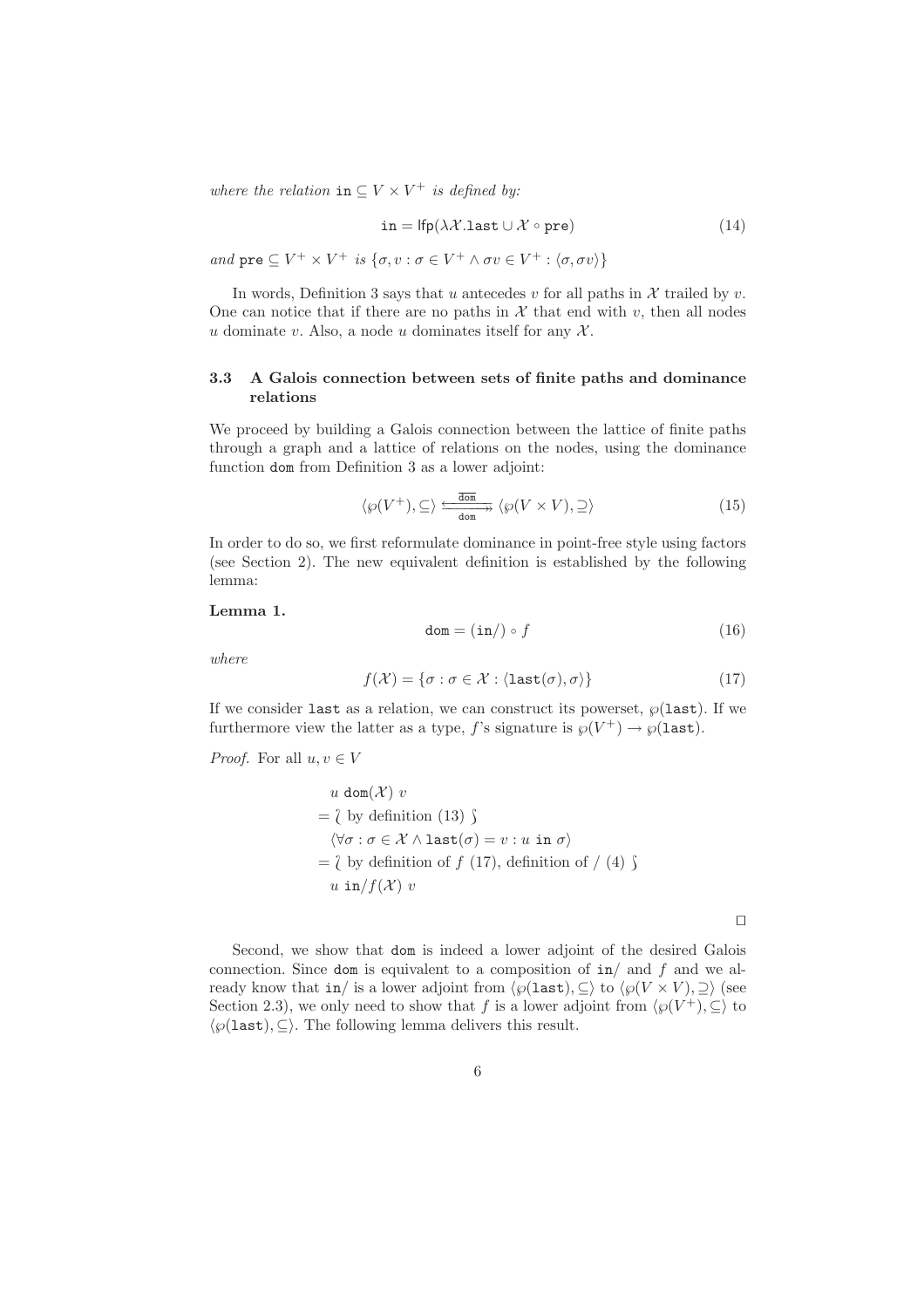**Lemma 2.**  $f$  is a lower adjoint in a Galois connection

$$
\langle \wp(V^+), \subseteq \rangle \xrightarrow[\ f \ \longrightarrow]{} \langle \wp(\mathtt{last}), \subseteq \rangle.
$$

*Proof.* Suppose,  $X \subseteq V^+$  and  $T \subseteq$  last (i.e., [  $u \in T$   $\sigma \Rightarrow u = \text{last}(\sigma)$  ]). Then

$$
f(\mathcal{X}) \subseteq T
$$
  
=  $\{ \text{ by definition (17) } \}$   
 $\langle \forall \sigma : \sigma \in \mathcal{X} : \text{last}(\sigma) \mid T \mid \sigma \rangle$   
=  $\{ \text{ by definition of } \subseteq \}$   
 $\mathcal{X} \subseteq \{ \sigma : \text{last}(\sigma) \mid T \mid \sigma : \sigma \}$   
=  $\{ \mid T \subseteq \text{last, taking } T' = \{ v, \sigma : v \mid T \mid \sigma : \sigma \} \}$   
 $\mathcal{X} \subseteq T'$ 

Therefore,  $f$  is a lower adjoint with upper adjoint the function that maps a relation  $T$  which is a subset of last to its right component:

$$
f(T) = \{v, \sigma : v \mid T \mid \sigma : \sigma\}
$$

⊓⊔

The following corollary states the fixed-point fusion property (2) with respect to dom:

Corollary 1. The function dom is a lower adjoint in a Galois connections between sets of paths ordered by the  $\subseteq$  relation and subsets of  $V \times V$  ordered by the  $\supseteq$  relation. Furthermore, if h is a monotone function of type  $\langle \wp(V^+), \subseteq \rangle \rightarrow$  $\langle \wp(V^+), \subseteq \rangle$  and g is a monotone function of type  $\langle \wp(V \times V), \supseteq \rangle \to \langle \wp(V \times V), \supseteq \rangle$ , then

$$
\mathtt{dom}\circ h=g\circ\mathtt{dom}\Rightarrow\mathtt{dom}(\mathsf{lfp}_{\subseteq}\;h)=\mathsf{lfp}_{\supseteq}\;g,
$$

where the least fixed points are computed with respect to the appropriate order relations:  $\subset$  for h and  $\supset$  for q.

*Proof.* Follows from the fact that  $\text{dom} = (\text{in}) \circ f$  (Lemma 1), the composition property of Galois connections applied to  $(2)$  and Lemma 2. □

### 3.4 A dominance computation functional

Having a Galois connection between the lattice of sets of finite paths and the lattice of dominance relations enable us to derive a functional for computing the dominance relation, induced by the set of all paths, which we defined as  $P_G$ . In this section, we extract an algorithm to compute the actual dominance relation corresponding to all finite paths in the graph.

We construct the *dominance computation functional*  $\mathcal{F}_{\mathscr{D}}$  from the finite path functional  $p<sub>G</sub>$  and the lower adjoint dom, such that: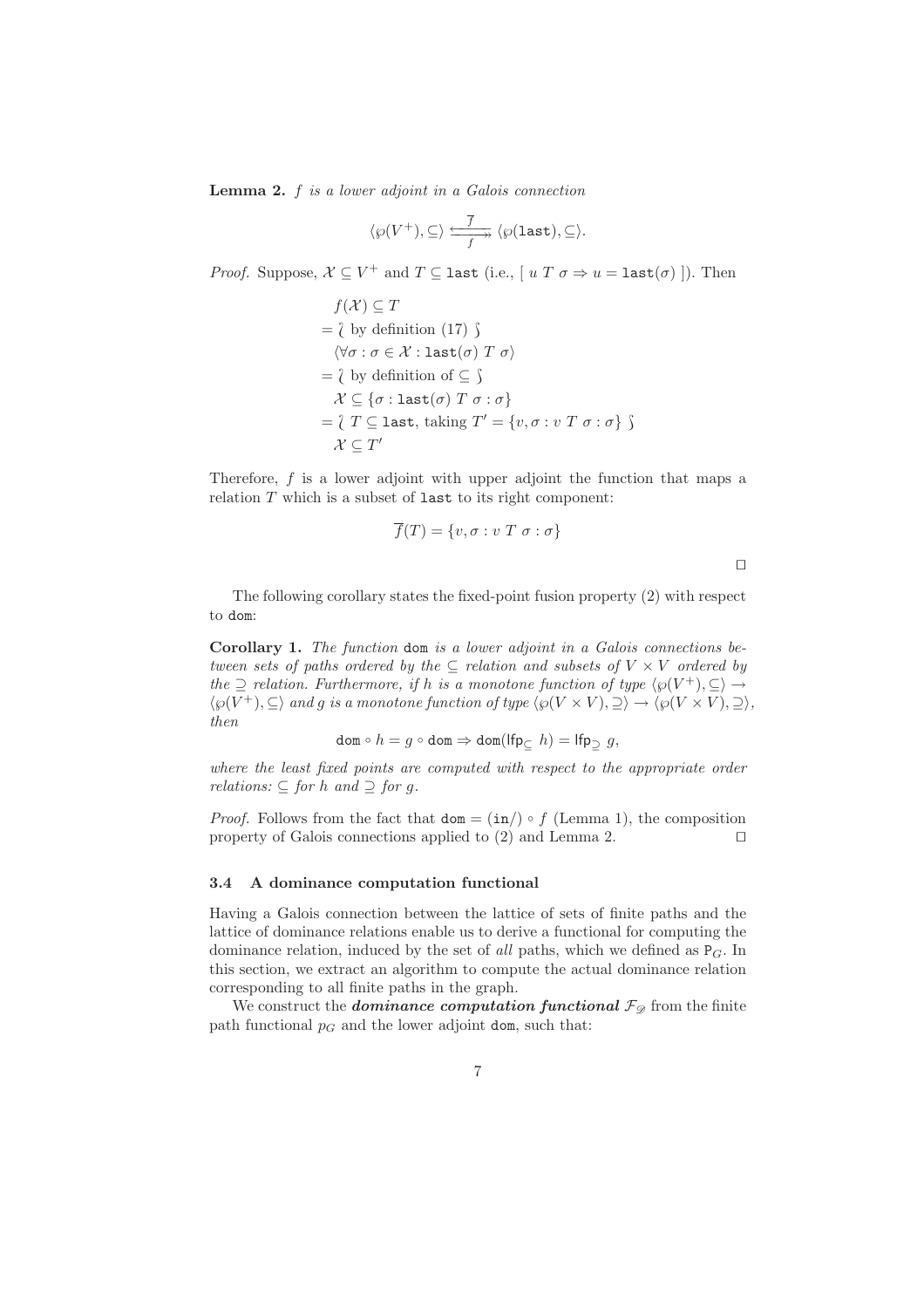$$
\text{dom} \circ p_G = \mathcal{F}_{\mathcal{D}} \circ \text{dom} \tag{18}
$$

Then we can just apply Corollary 1, taking  $h = p_G$  and  $g = \mathcal{F}_{\mathcal{D}}$ .

We derive  $\mathcal{F}_{\mathscr{D}}$  by a two-staged derivation. First, we find a function k, such that

$$
f \circ p_G = k \circ f \tag{19}
$$

Second, we find  $\mathcal{F}_{\mathscr{D}}$  such that

$$
(\text{in}) \circ k = \mathcal{F}_{\mathcal{D}} \circ (\text{in}) \tag{20}
$$

One can then see that for  $\mathcal{F}_{\mathscr{D}}$  defined in such a way we have:

$$
\text{dom} \circ p_G
$$
\n
$$
= \{ \text{ by Lemma 1 } \}
$$
\n
$$
(\text{in}) \circ f \circ p_G
$$
\n
$$
= \{ \text{ by (19) } \}
$$
\n
$$
(\text{in}) \circ k \circ f
$$
\n
$$
= \{ \text{ by (20) } \}
$$
\n
$$
\mathcal{F}_{\mathcal{D}} \circ (\text{in}) \circ f
$$
\n
$$
= \{ \text{ by Lemma 1 } \}
$$
\n
$$
\mathcal{F}_{\mathcal{D}} \circ \text{dom}
$$

and hence satisfy the requirement from equation (18).

Informally, we obtain the function  $k$  from (19) by "pushing" the lower adjoint f under the function definition  $p_G$ , a well-known "recipe" within the abstract interpretation community [24]:

$$
f(p_G(\mathcal{X}))
$$
  
=  $\hat{\ell}$  by definition (17)  $\hat{\zeta}$   
 $\{\sigma : \sigma \in p_G(\mathcal{X}) : \langle \text{last}(\sigma), \sigma \rangle\}$   
=  $\hat{\ell}$  by definition (10)  $\hat{\zeta}$   
 $\{\sigma, v : \sigma \in \mathcal{X} \land (\text{last}(\sigma) \to v) : \langle \text{last}(\sigma v), \sigma v \rangle\}$   
=  $\hat{\ell}$  one-point rule, definition of last  $\hat{\zeta}$   
 $\{\sigma, u, v : \sigma \in \mathcal{X} \land \text{last}(\sigma) = u \land (u \to v) : \langle v, \sigma v \rangle\}$   
=  $\hat{\ell}$  by definition (17)  $\hat{\zeta}$   
 $\{\sigma, u, v : \langle u, \sigma \rangle \in f(\mathcal{X}) \land (u \to v) : \langle v, \sigma v \rangle\}$   
=  $\hat{\ell}$  taking  $k(\mathcal{X}) = \{\sigma, u, v : \langle u, \sigma \rangle \in \mathcal{X} \land (u \to v) : \langle v, \sigma v \rangle\}$   
 $k(f(\mathcal{X}))$ 

Hence the following lemma: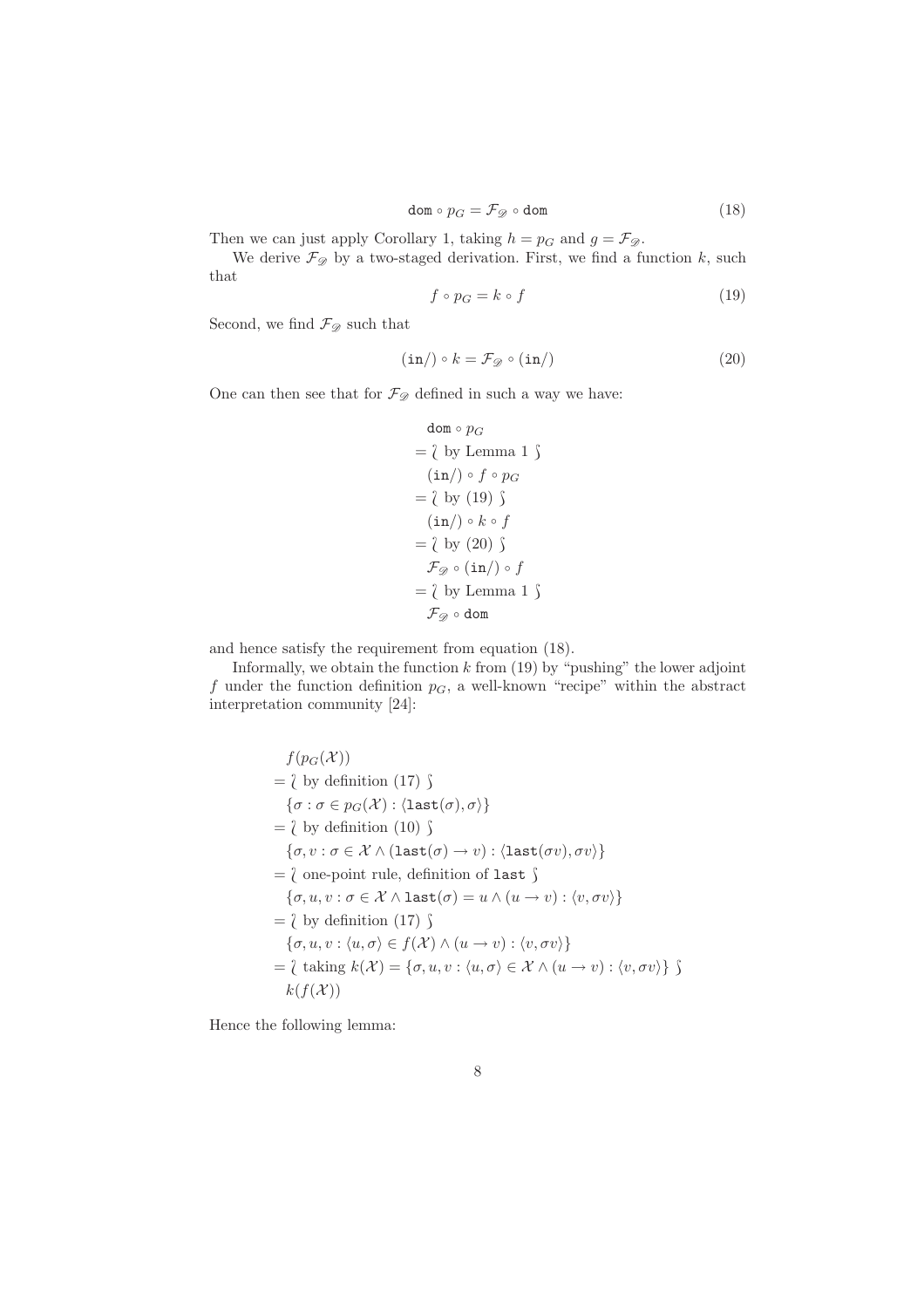# Lemma 3.

$$
f \circ p_G = k \circ f,
$$

where  $k : \langle \wp(\mathtt{last}), \subseteq \rangle \to \langle \wp(\mathtt{last}), \subseteq \rangle$  is defined as follows:

$$
k(\mathcal{X}) = \{\sigma, u, v : \langle u, \sigma \rangle \in \mathcal{X} \land (u \to v) : \langle v, \sigma v \rangle\}
$$
(21)

Now, we obtain  $\mathcal{F}_{\mathscr{D}}$  using the same technique as in the previous derivation. Assume  $R \in \wp(\texttt{last})$ , then for all  $u, v \in V$ ,

$$
u (\infty) k(R) v
$$
  
=  $\lambda$  by definition (4)  $\lambda$   
 $\langle \forall \sigma : v k(R) \sigma : u \infty \rangle$   
=  $\lambda$  by definition of k (21)  $\lambda$   
 $\langle \forall \sigma : \langle \exists w : w \rightarrow v : w R \sigma \rangle : u \infty \sigma \rangle$   
=  $\lambda$  by definition of in (14)  $\lambda$   
 $\langle \forall \sigma : \langle \exists w : w \rightarrow v : w R \sigma \rangle : u = v \lor u \infty \sigma \rangle$   
=  $\lambda$  by distributivity and range splitting  $\lambda$   
=  $\lambda$  by  $\langle \forall w : w \rightarrow v : \langle \forall \sigma : w R \sigma : u \infty \rangle$   
=  $\lambda$  taking  $\langle v \text{ pred } w \equiv w \rightarrow v \rangle$   $\lambda$   
=  $\lambda$  taking  $\mathcal{F}_{\mathcal{D}}(\mathcal{X}) = \text{id} \cup \lambda/\text{pred } \lambda$   
=  $\lambda$  taking  $\mathcal{F}_{\mathcal{D}}(\mathcal{X}) = \text{id} \cup \lambda/\text{pred } \lambda$ 

The presented derivation proves the following lemma:

# Lemma 4.

$$
(\text{in}/) \circ k = \mathcal{F}_{\mathcal{D}} \circ (\text{in}/),
$$
  
where  $\mathcal{F}_{\mathcal{D}} : \langle \wp(V \times V), \supseteq \rangle \to \langle \wp(V \times V), \supseteq \rangle$  is defined by

$$
\mathcal{F}_{\mathcal{D}}(\mathcal{X}) = \text{id} \cup \mathcal{X}/\text{pred}
$$
 (22)

with id denoting the identity relation and pred defined as  $[v \text{ pred } u \equiv u \rightarrow v].$ 

We now have all the ingredients to express  $\text{dom}(P_G)$  in terms of  $\mathcal{F}_{\mathscr{D}}$ :

# Theorem 1.

$$
dom(P_G) = \mathsf{lfp}_{\supseteq}(\lambda \mathcal{X}.dom(\{v_0\}) \cap (id \cup \mathcal{X}/pred))
$$
\n(23)

where the least fixed point  $lfp$  is computed with respect to the partial order  $\langle \wp(V \times V), \supseteq \rangle$ .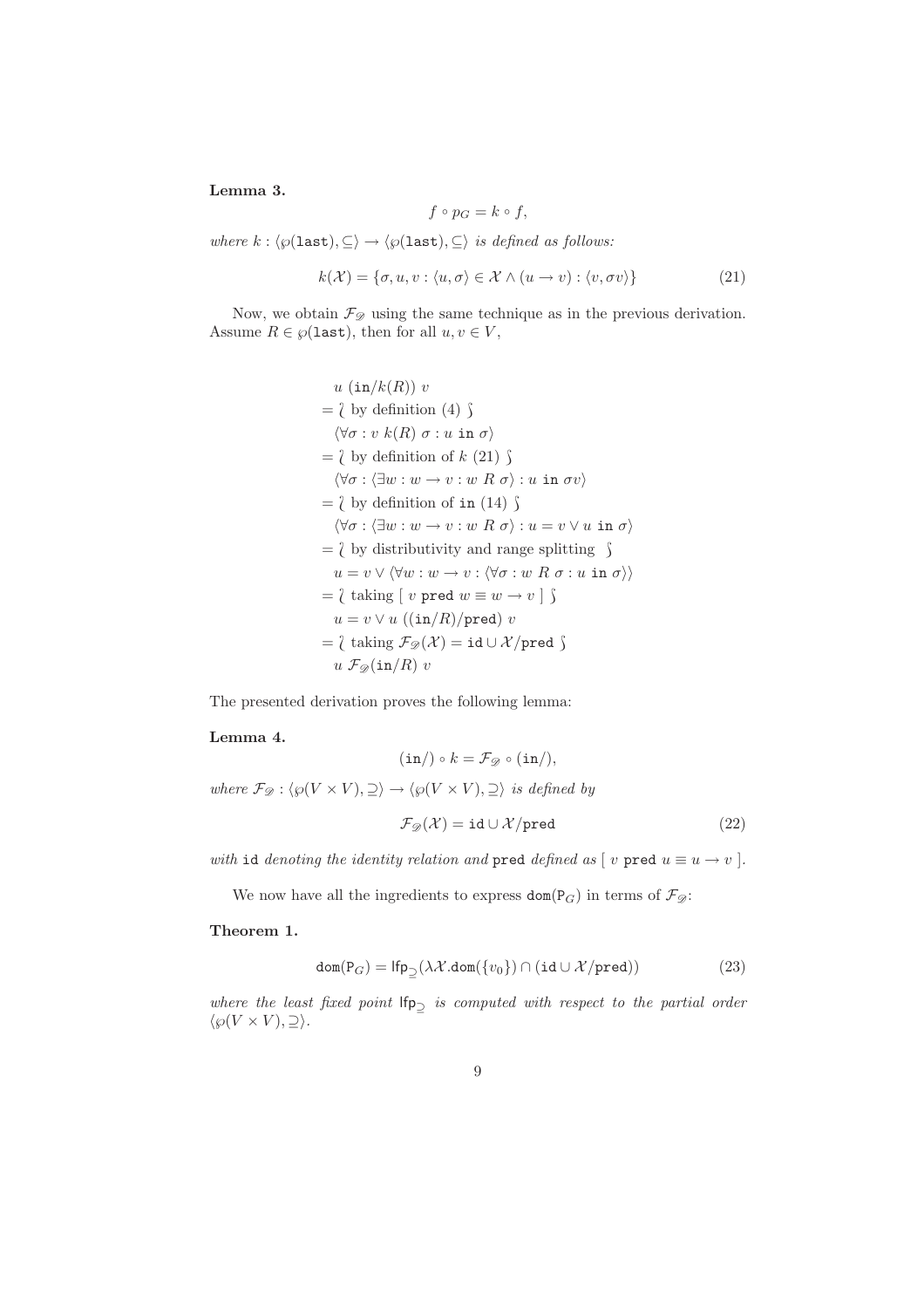*Proof.* First, we note that for all  $\mathcal{X} \in \wp(V^+)$ 

$$
dom({v_0} \cup p_G(\mathcal{X}))
$$
  
=  $\{\text{ by corollary 1 and distributivity of adjoints }\}$   

$$
dom({v_0}) \cap dom(p_G(\mathcal{X}))
$$
  
=  $\{\text{ by the properties of }\mathcal{F}_{\mathcal{D}}(18)\}$   

$$
dom({v_0}) \cap \mathcal{F}_{\mathcal{D}}(dom(\mathcal{X}))
$$

Applying Corollary 1, one can see that

$$
\text{dom}(\mathbf{P}_G) = \text{If } \mathbf{p}_{\supseteq}(\lambda \mathcal{X}.\text{dom}(\{v_0\}) \cap \mathcal{F}_{\mathscr{D}}(\mathcal{X})), \tag{24}
$$

where the least fixed point lfp<sub> $\supset$ </sub> is computed with respect to the  $\supseteq$  ordering. Finally, unfolding the definition of  $\mathcal{F}_{\mathscr{D}}$  (22) concludes the proof of the theorem. ⊓⊔

### 3.5 Dominance equations

From a practical point of view, one is usually more interested in computing a representation of the dominance relation as a map Dom, such that  $Dom(v)$  =  ${u : u \text{ dom}(P_G) v : u}$ . In this section we construct equivalent data-flow equations and iterative algorithms based on this representation, on the definition of the dominance functional  $\mathcal{F}_{\mathscr{D}}$  (22), and on the result of Theorem 1. We thereby bridge the computation of dominance as a least fixed point of the path functional and the more traditional approaches [15].

First, we notice that

$$
u \text{ dom}(\{v_0\}) v
$$
  
=  $\lambda$  definition (13)  $\lambda$   
 $\langle \forall \sigma : \sigma \in \{v_0\} \land \text{last}(\sigma) = v : u \text{ in } \sigma \rangle$   
=  $\lambda$  since  $\sigma \in \{v_0\} \iff \sigma = v_0 \text{ and } u \text{ in } v_0 \iff u = v_0 \ \lambda$   
 $v = v_0 \Rightarrow u = v_0$ 

Therefore, we obtain

u dom $(P_G)$   $v_0$  $=$   $\ell$  definition (12)  $\ell$ u dom $({v_0} \cup p_G(P_G))$  v<sub>0</sub>  $=$  { since dom is distributive  $\int$ u dom $(\{v_0\})$   $v_0 \wedge u$  dom $(p_G(P_G))$   $v_0$ =  $\ell$  by the observation above, taking  $v = v_0$ ,  $[u \text{ dom}(P_G) u]$  $u = v_0$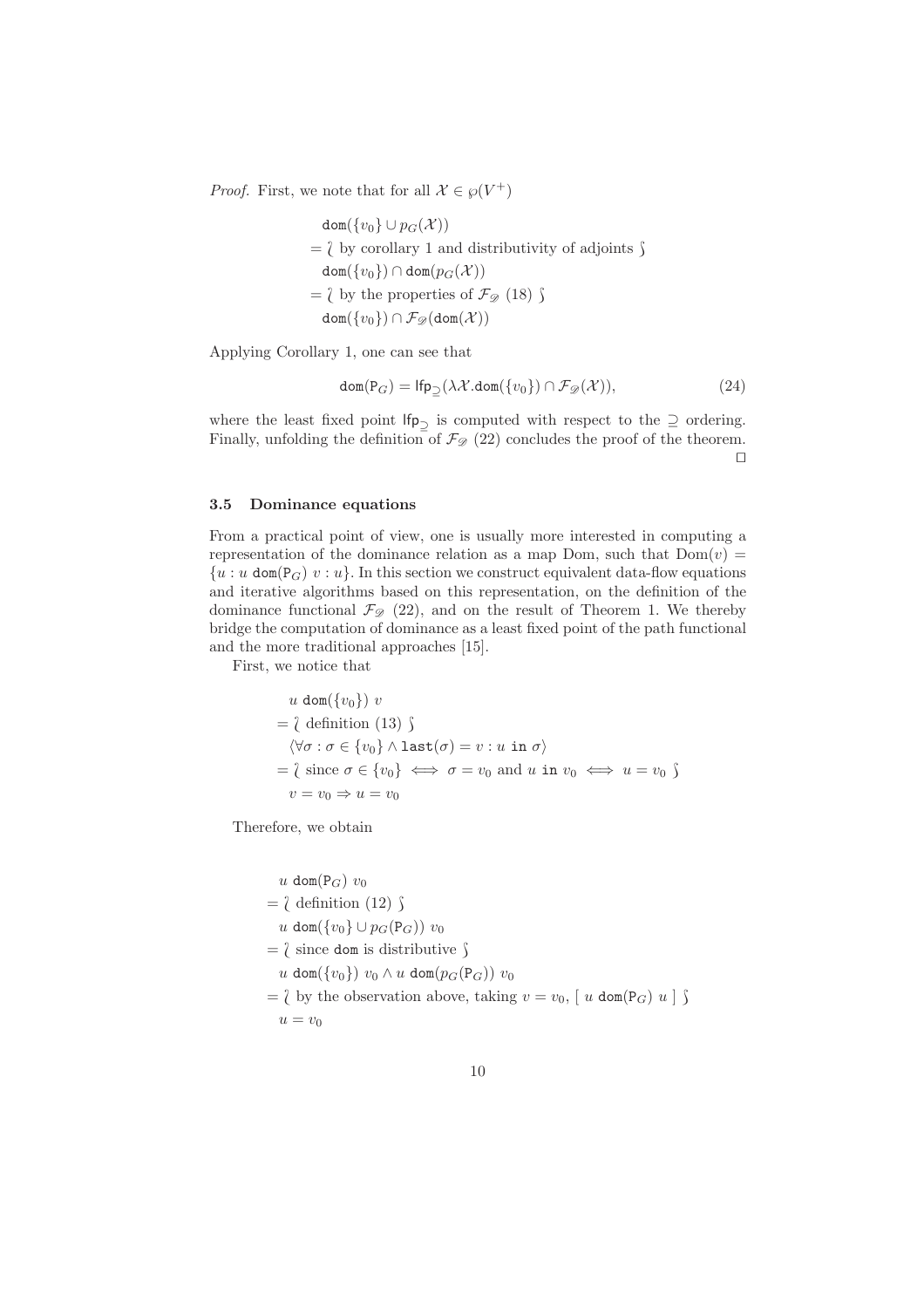So, we have an equivalence

$$
[ u \text{ dom}(P_G) v_0 \iff u = v_0 ] \tag{25}
$$

Also, for  $v \neq v_0$ ,

$$
u \text{ dom}(P_G) v
$$
  
=  $\lambda$  by Theorem 1, since  $\text{lfp}$  is a fixed-point operator  $\lambda$   
 $u (\text{dom}(\{v_0\}) \cap (\text{id} \cup \text{dom}(P_G)/\text{pred})) v$   
=  $\lambda$  by assumption  $v \neq v_0$ , so  $u \text{ dom}(\{v_0\}) v \lambda$   
 $u (\text{id} \cup \text{dom}(P_G)/\text{pred}) v$   
=  $\lambda$  by definitions of / (4) and  $\text{pred } \lambda$   
 $u = v \vee [\forall w : w \rightarrow v : u \text{ dom}(P_G) w]$ 

So, we obtain the second equivalence

$$
[ u \text{ dom}(P_G) v \iff u = v \lor (\forall w : w \to v : u \text{ dom}(P_G) w ) ] \tag{26}
$$

Taking Dom =  $\text{dom}(\mathbb{P}_G)$  not as a relation, but as a function of type  $V \to \wp(V)$ defined as  $[u \in Dom(v) \equiv u \text{ dom}(P_G) v]$  and the equivalences (25) and (26), we discover the following equivalent data-flow equations for Dom [2]:<sup>8</sup>

$$
Dom(v_0) = \{v_0\}
$$
  
 
$$
Dom(v) = \bigcap_{w \in \text{pred}(v)} Dom(w) \cup \{v\}
$$
 (27)

The statement of Theorem 1 can also be exploited to obtain a simple iterative algorithm for computing the least fixed point of the functional  $\mathcal{F}_{\mathcal{D}}$  using Kleene iteration. Figure 1 presents such an algorithm, writing  $\text{dom}(\{v_0\})$  for the map  $\lambda v.(v = v_0 ? \{v_0\} : V).$ 

1: for  $v \in V$  do 2:  $\text{Dom}[v] \leftarrow V$ 3: Dom' ← dom $({v_0}) \cap \mathcal{F}_{\mathscr{D}}(\text{Dom})$ 4: while  $Dom \neq Dom'$  do 5:  $Dom \leftarrow Dom'$ 6: Dom' ← dom $({v_0}) \cap \mathcal{F}_{\mathscr{D}}(\text{Dom})$ 

Fig. 1: A straightforward algorithm for computing dominance

Initially, the dominance set for every node is the entire set of nodes, according to the lattice  $\langle \wp(V \times V), \supseteq \rangle$  (i.e.,  $\perp = V \times V$ ). This dominance set is then being

<sup>&</sup>lt;sup>8</sup> In order to mimic the traditional presentation [2], we consider pred as a function of type  $V \to \wp(V)$  defined as  $[w \in \text{pred}(v) \equiv w \to v]$ .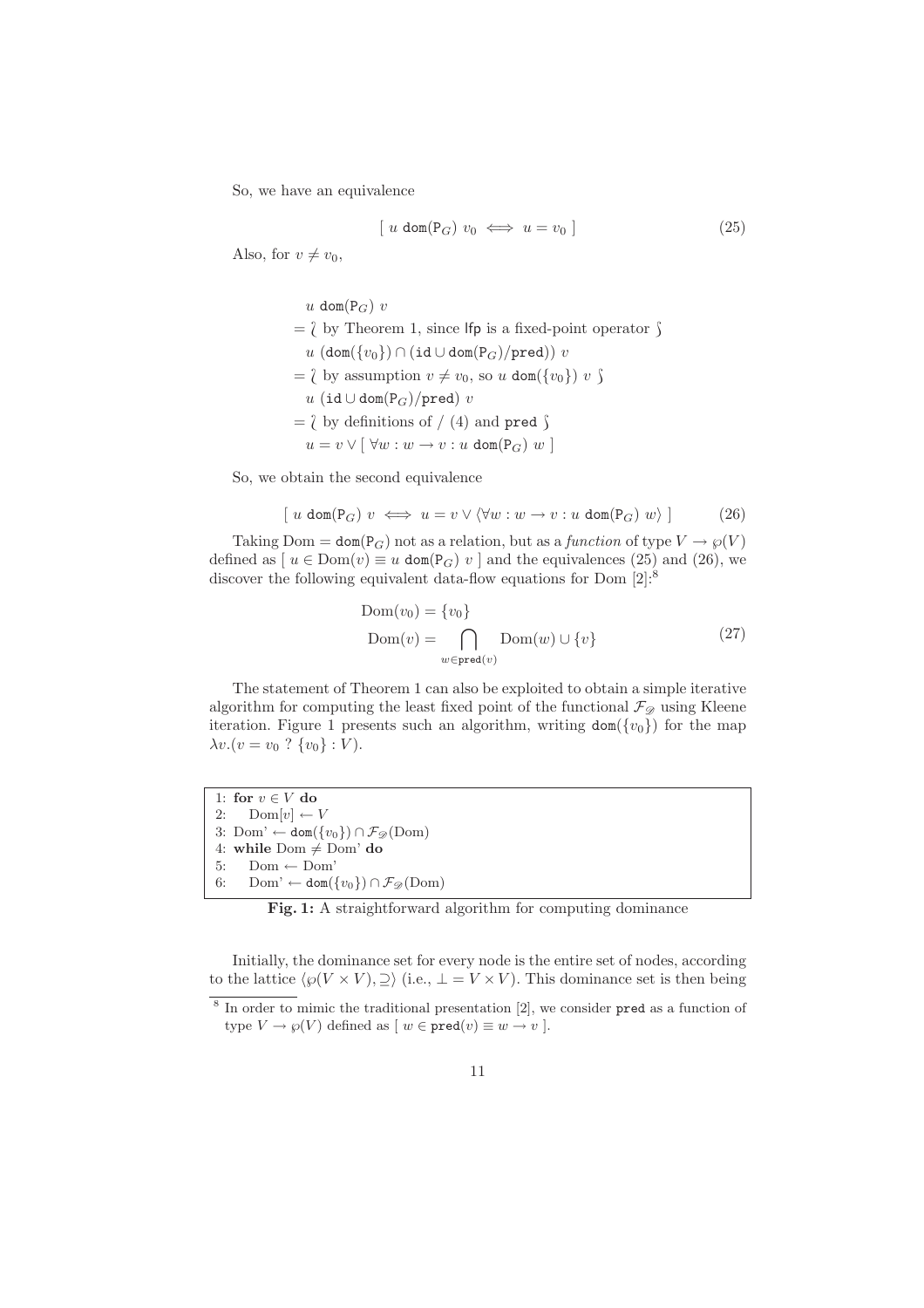| 1: for $v \in V$ do                                                   |
|-----------------------------------------------------------------------|
| 2: $\text{Dom}[v] \leftarrow V$                                       |
| 3: Dom $[v_0] \leftarrow \{v_0\}$                                     |
| 4: Changed $\leftarrow$ true                                          |
| 5: while Changed do                                                   |
| 6: Changed $\leftarrow$ false                                         |
| 7: for $v \in V$ do                                                   |
| $newSet \leftarrow (\bigcap_{w \in pred(v)} Dom[w]) \cup \{v\}$<br>8: |
| if new Set $\neq$ Dom[v] then<br>9:                                   |
| $Dom[v] \leftarrow newSet$<br>10:                                     |
| 11:<br>$Changed \leftarrow true$                                      |

Fig. 2: An optimized iterative dominator algorithm [15]

"shrunk", as the algorithm proceeds to consider more paths. In the output of the algorithm every node is dominated by itself. The initial node  $v_0$  in particular is dominated only by itself. All disconnected nodes in the graph are dominated by all nodes.

This algorithm can be optimized further although we make no attempt to calculate our way to these changes. For example, rather than maintaining two dominance maps Dom and Dom' one can make do with a single map. In each iteration one then needs to keep track of stabilization by other means than map comparison, e.g., using a Boolean flag to signal changes to an entry. By unfolding  $\mathcal{F}_{\mathcal{D}}$  and making these changes we arrive at the classic algorithm from Figure 2 (see Cooper et al. [15] for more details on the implementation).

### 3.6 Complexity

The complexity of the derived algorithm is polynomial: the height of the lattice of dominance functions is  $\mathcal{O}(|V|^2)$ , which is an upper bound on the number of iterations. Each iteration of the first algorithm in Figure 1 requires (1) an  $\mathcal{O}(|V|^2)$ -time equality test between two lattice elements and (2) computing an intersection for each node over all its predecessors in  $\mathcal{F}_{\mathcal{D}}$  which takes  $\mathcal{O}(|V| \times |E|)$ operations. As a consequence the algorithm takes  $\mathcal{O}(|V|^2(|V|^2 + |V| \times |E|)) =$  $\mathcal{O}(|V|^4 + |V|^3 \times |E|)$  time. The optimized algorithm in Figure 2 uses a constant time stabilization test, but still requires computing an intersection over all predecessors for each node. As a result it has  $\mathcal{O}(|V|^3 \times |E|)$  worst case time complexity.

The bottleneck of the optimized algorithm is the strategy by which it chooses a node to process in line 7 of Figure 2. By instead iterating through the vertices in reverse postorder [3] (i.e., a node is visited before all its successor nodes have been visited), we can avoid a general fixed-point computation. By this strategy we can obtain a  $\mathcal{O}(|V| \times |E|)$  time algorithm. By a clever choice of data structures, representing sets using dominator trees, this can be improved to  $\mathcal{O}(|V|^2)$  [15].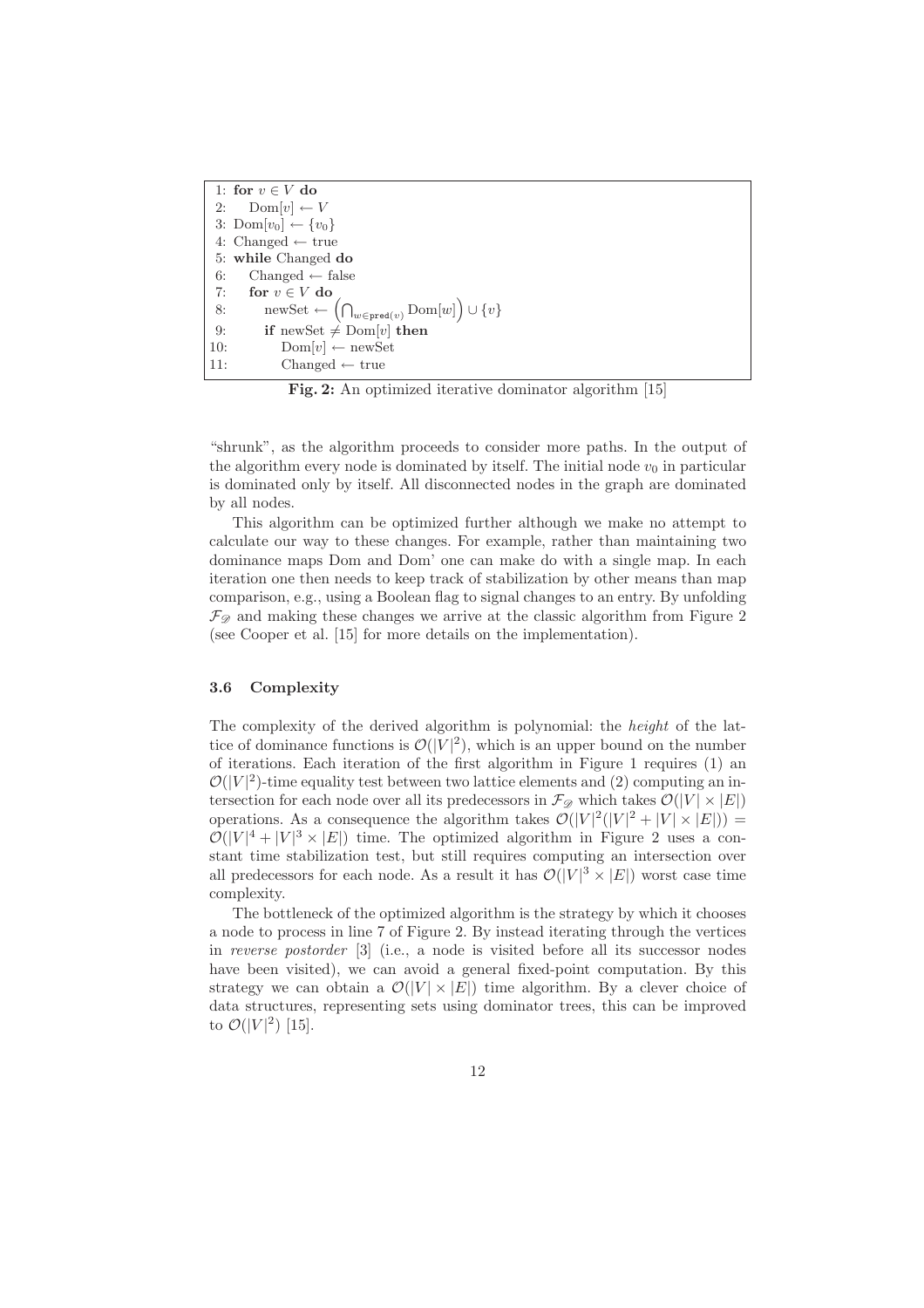Even linear time dominance algorithms exist [4], but the O-notation for these hide a non-negligible constant factor. For practical purposes they do not fare as well as a well-engineered iterative algorithm [32]. We refer to Cooper, Harvey, and Kennedy [15] for a historical account of dominator algorithms.

# 4 Calculating a Shortest Path Algorithm

In this section, we calculate an algorithm solving the single-source shortest path problem for a weighted graph with non-negative edge costs. We augment the definition of directed graphs from Section 3.1 with a function assigning weights to edges. The shortest distance from the source to a target node is then formulated for sets of finite weighted paths and an iterative algorithm is derived by fixedpoint fusion. Finally, we modify the property to compute the actual shortest paths and not only the shortest distances.

### 4.1 Weighted graphs and paths

**Definition 4 (Weighted rooted graph).** A weighted rooted graph  $G_w$  =  $\langle V, E, v_0, W \rangle$  is a rooted directed graph  $\langle V, E, v_0 \rangle$  with a weight function W :  $E \to \mathbb{N}$ .

For nodes  $u, v \in V$ , we use the notation  $(u \xrightarrow{w} v)$  to indicate the edge  $\langle u, v \rangle \in E$ and  $W(\langle u, v \rangle) = w$ . A **weighted path**  $\tau \in V_w^+$  is a non-empty sequence of interleaving nodes and weights  $\tau = u_0w_1 \dots u_{n-1}w_nu_n$ , starting and ending by a node, such that for all  $i \in 1 \ldots n$ ,  $(u_{i-1} \xrightarrow{w_i} u_i)$ .

Definition 5 (Weight of a path [16]). The weight of a weighted path  $\tau =$  $u_0w_1 \ldots u_{n-1}w_nu_n$  is the sum of the weights of its constituent edges:

$$
\|\tau\| = \sum_{i=1}^{n} w_i \tag{28}
$$

In the remainder of this section we consider a fixed weighted graph  $G_w$  =  $\langle V,E,v_0,W\rangle$ .

### 4.2 The single-source shortest path property for finite paths

In this section we will focus on the *single-source shortest-path problem*, which can be defined as follows:

> Given a node  $u_0$  and a set of weighted paths  $\mathcal{X} = {\tau : \tau = u_0w_1 \ldots u_{n-1}w_nu_n : \tau}, \text{ for each } v, \text{ such that}$  $\tau_v = u_0 \ldots v \in \mathcal{X}$ , what is the minimum of  $||\tau_v||$ ?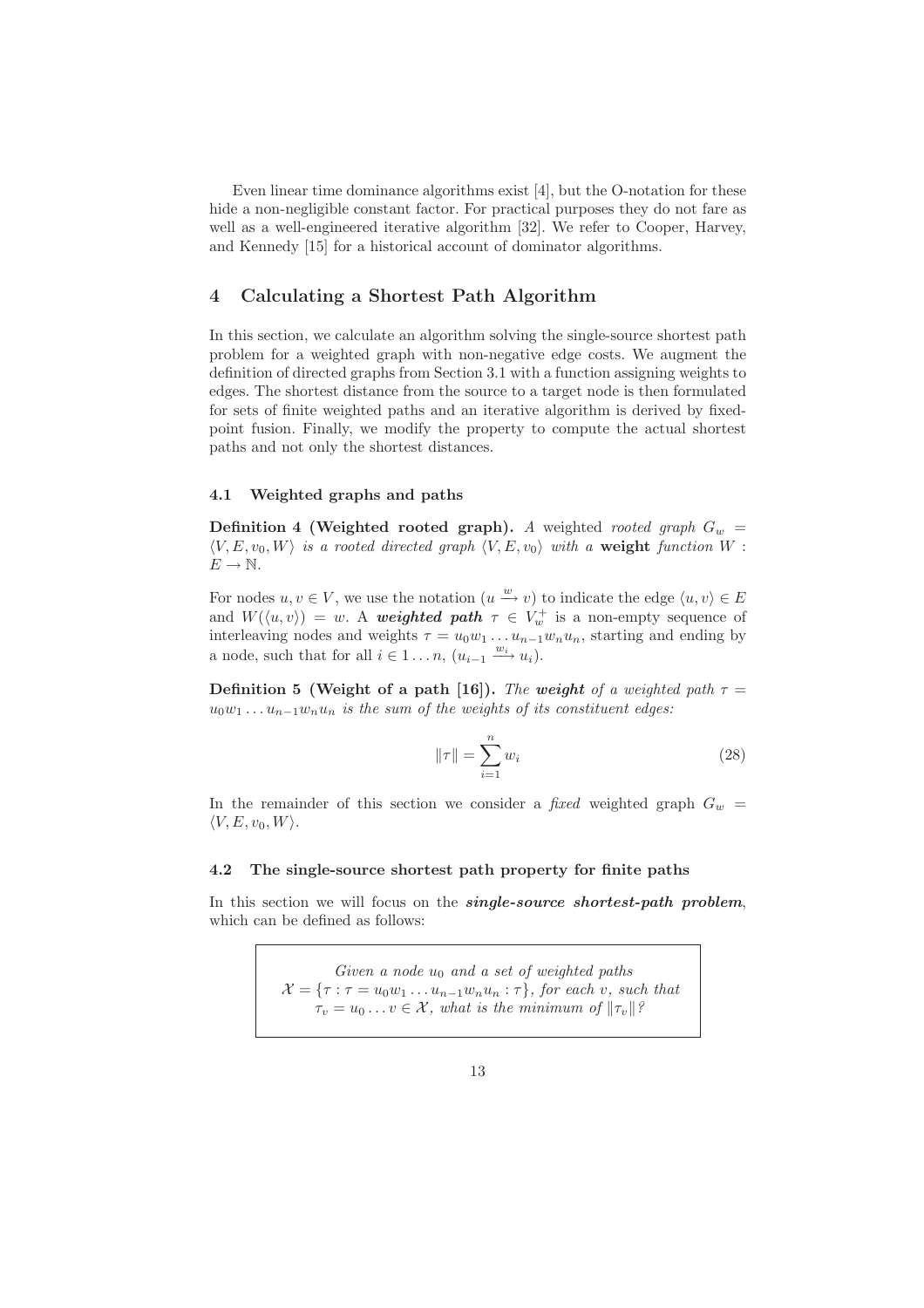Again, our goal is to compute an iterative algorithm for the defined property directly from its definition. In order to do so, we first define the *shortest-path* weight for a set of paths similarly to the canonical property by Cormen et al. [16].

**Definition 6 (Shortest-path weight).** Given a set of weighted paths  $\mathcal{X}$ , then the **shortest-path** weight from u to v in  $X$  is

$$
\text{dist}(\mathcal{X})(u, v) = \min\{\tau : \tau \in \mathcal{X} \land \tau = u \dots v : ||\tau||\}, \text{ where}
$$

 $\min(\emptyset) = \infty$ .

By overloading notation, the single-source shortest-path weight from  $v_0$  to any other node in  $\mathcal X$  is defined naturally using the function last (11) for weighted paths:

$$
\text{dist}(\mathcal{X}) = \lambda v \cdot \min\{\tau : \tau \in \mathcal{X} \ \wedge \ \text{last}(\tau) = v : \|\tau\|\}. \tag{29}
$$

As in the canonical definition [16], we define the shortest-path weights as a function from a set of finite paths to natural numbers extended with infinity. Still, an arbitrary weighted graph can contain a possibly infinite number of paths from a node u to v. We connect the world of weighted graphs with sets of weighted paths by redefining the path functional from Section 2 for the singlesource weighted paths of a weighted graph  $G_w$ .

Definition 7 (Weighted finite path functional). Given a weighted graph  $G_w = \langle V, E, v_0, W \rangle$ , a weighted finite path functional  $p_{G_w} : \wp(V_w^+) \to \wp(V_w^+)$  is defined as follows:

$$
p_{G_w}(\mathcal{X}) = \{ \tau, w, v : \tau \in \mathcal{X} \land (\text{last}(\tau) \xrightarrow{w} v) : \tau w v \}. \tag{30}
$$

Similarly to Section 3.1,  $\langle \wp(V_w^+), \subseteq \rangle$  is a complete lattice, so the set of all weighted single-source finite paths in the graph is defined as the following least fixed point:

$$
\mathbf{P}_{G_w} = \mathsf{lfp}(\lambda \mathcal{X}. \{v_0\} \cup p_{G_w}(\mathcal{X})) \tag{31}
$$

Again by a simple inductive argument any finite weighted path starting in  $v_0$ belongs to  $P_{G_w}$ . In this setting,  $dist(P_{G_w})$  specifies the single-source shortest path property for the whole graph. In the remainder of this section we will derive an algorithm to compute it using fixed-point fusion.

# 4.3 A Galois connection between sets of finite paths and the shortest path weights

The function dist defined in Section 4.2 maps a set of paths to a function, mapping a node to a non-negative weight or infinity (in case a node is unreachable from  $v_0$ ), so the codomain of dist is  $\mathscr{E} = V \to \mathbb{N} \cup \{\infty\}$ . In order to make it a complete lattice we extend natural arithmetic to infinity:

$$
\forall n \in \mathbb{N} : n + \infty = \infty + n = \infty + \infty = \infty
$$
  

$$
\forall n \in \mathbb{N} : n < \infty
$$
  

$$
\infty \leq \infty
$$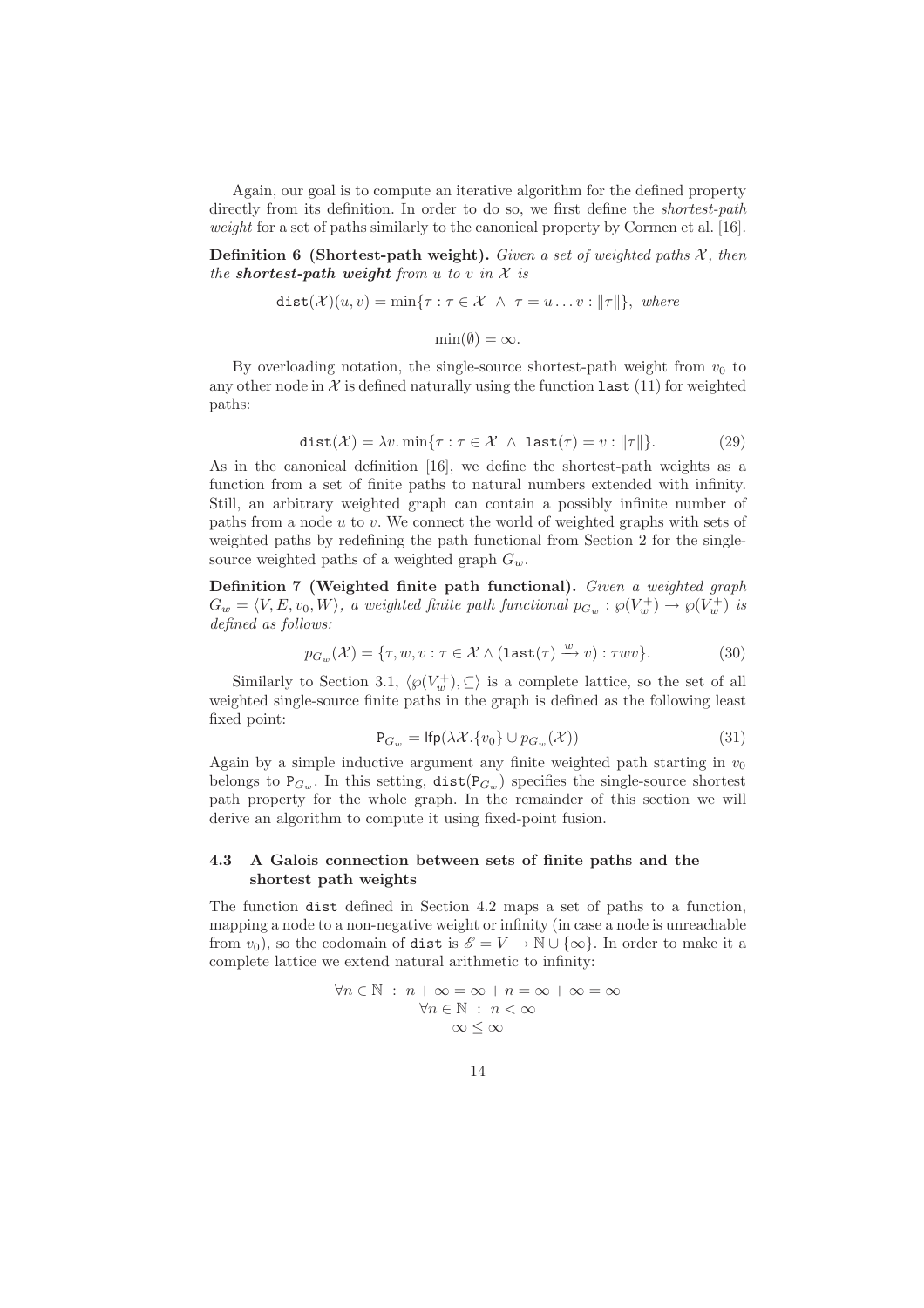Next, we introduce a partial order and the least upper bound on elements  $\delta$  of  $\mathscr{E}$ :

$$
[\delta_1 \ge \delta_2 \equiv \forall u \in V : \delta_1(u) \ge \delta_2(u)] \tag{32}
$$

$$
[\delta_1 \sqcup \delta_2 = \lambda u \cdot \min\{\delta_1(u), \delta_2(u)\}]
$$
\n(33)

Finally, one can observe that  $\langle \mathcal{E}, \dot{\geq} \rangle$  is a complete lattice with the meet operation provided by (33),  $\perp_{\mathscr{E}} = \lambda v.\infty$  and  $\top_{\mathscr{E}} = \lambda v.0$ . This follows, e.g, from realizing that  $\langle \mathbb{N} \cup \{\infty\}, \ge \rangle$  is a complete lattice<sup>9</sup> that can be lifted into a complete lattice over functions with the above pointwise operations.

In order to build the Galois connection between  $\langle \wp(V_w^+), \subseteq \rangle$  and  $\langle \mathscr{E}, \ge \rangle$  using dist as a lower adjoint, we need to show that dist is distributive with respect to ⊔.

### Lemma 5.

$$
\left[\bigsqcup_i \texttt{dist}(\mathcal{X}_i) = \texttt{dist}(\bigcup_i \mathcal{X}_i)\ \right]
$$

*Proof.* Let a sequence  $\mathcal{X}_i \in \wp(V_w^+)$  be given

G i dist(Xi) = H by definition of ⊔ I λu. min i (dist(Xi)(u)) = H by definition of dist I λu. min i (min{τ : τ ∈ X<sup>i</sup> ∧ last(τ ) = u : kτk}) = H min is associative and commutative I λu. min{τ : τ ∈ [ i X<sup>i</sup> ∧ last(τ ) = u : kτk} = H by definition of dist I dist( [ i Xi)

⊓⊔

Recall from Section 2.2 that Lemma 5 guarantees the existence of a Galois connection between the two complete lattices, including a unique upper adjoint dist:

$$
\langle \wp(V_w^+), \subseteq \rangle \xrightarrow[\text{dist}]{\text{dist}} \langle \mathscr{E}, \geq \rangle
$$

<sup>9</sup> The construction corresponds roughly to half an *interval domain* formalized by Cousot and Cousot as a complete product lattice  $({-\infty} \cup \mathbb{Z}) \times (\mathbb{Z} \cup {\infty})$  [20].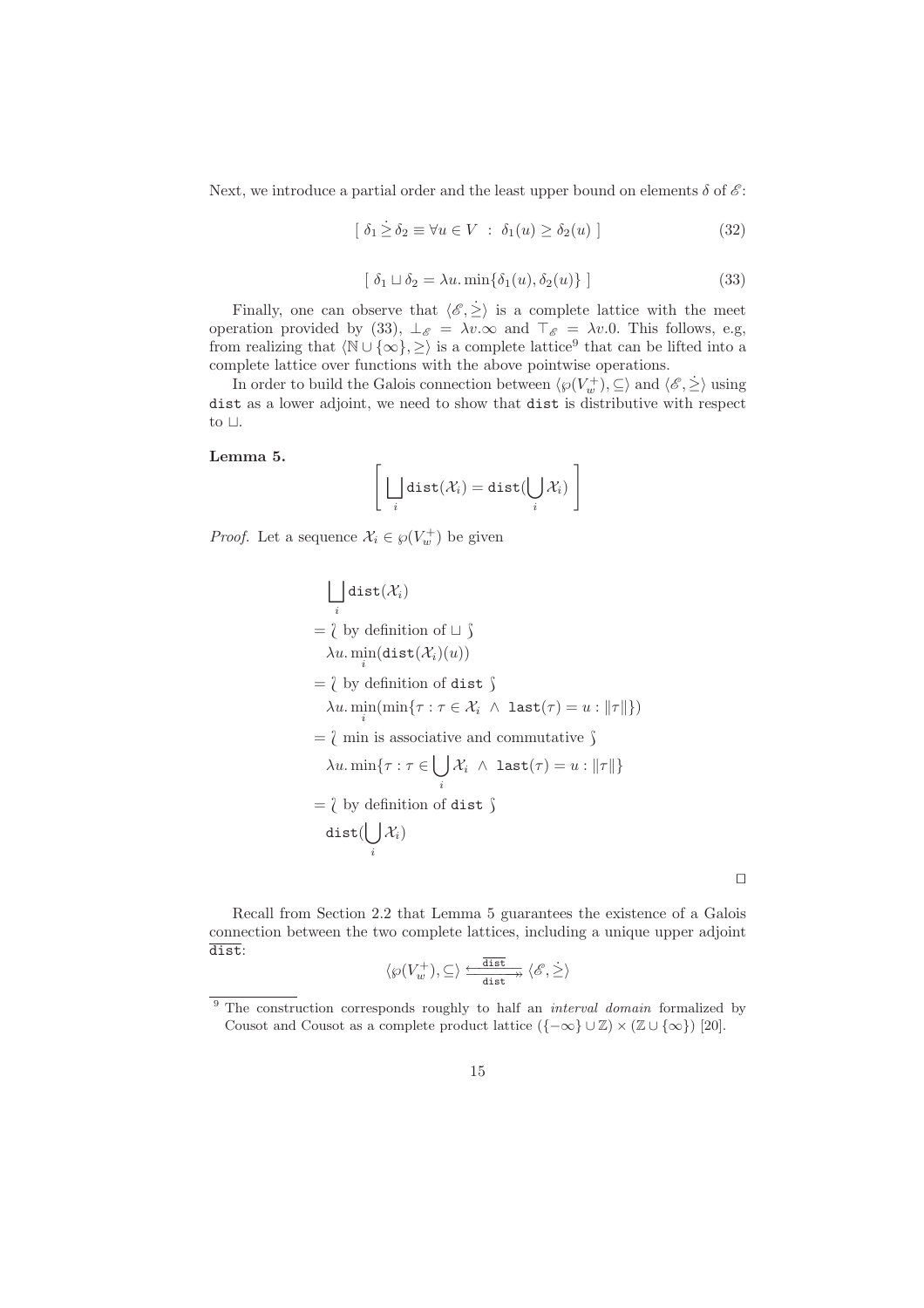#### 4.4 A shortest-path functional

In this section, we extract an algorithm to compute the shortest-path weight function corresponding to all finite paths in the graph. In order to do so, first, we derive the **shortest-path functional**  $\mathcal{F}_{\delta}$  by the "pushing" the lower adjoint dist under  $p_{G_w}$ :

 $dist(p_{G_w}(\mathcal{X}))$  $=$  { by the definition of  $p_{G_w}$  (30) } dist $({\{\tau, w, v : \tau \in \mathcal{X} \wedge (\texttt{last}(\tau) \xrightarrow{w} v) : \tau w v\}})$  $=$  { by definition of dist (29)  $\int$  $\lambda v.\min\{\tau,w:\tau\in\mathcal{X}\wedge(\mathtt{last}(\tau)\xrightarrow{w}v): \|\tau w v\|\}$  $=$  l by definition of  $\Vert \tau wv \Vert$  (28)  $\int$  $\lambda v.\min\{\tau,w:\tau\in\mathcal{X}\wedge(\mathtt{last}(\tau)\xrightarrow{w}v):\Vert\tau\Vert+w\}$ =  $\hat{l}$  taking  $u = \texttt{last}(\tau)$   $\hat{\mathcal{L}}$  $\lambda v.\min\{\tau, u, w : \tau \in \mathcal{X} \land (u \xrightarrow{w} v) \land \texttt{last}(\tau) = u : ||\tau|| + w\}$  $=$  { by the property of min  $\int$  $\lambda v \cdot \min\{u, w : (u \stackrel{w}{\longrightarrow} v) :$  $\textsf{dist}(\mathcal{X})(u)$  ${\min \{\tau : \tau \in \mathcal{X} \wedge \texttt{last}(\tau) = u : ||\tau||\} + w\}}$  $=$  { by folding definition of dist (29)  $\int$  $\lambda v \cdot \min\{u, w : (u \xrightarrow{w} v) : \texttt{dist}(\mathcal{X})(u) + w\}$  $=\ell$  taking  $\text{pred}(v) = \{u : u \stackrel{w}{\longrightarrow} v : u\}$  and  $W(\langle u, v \rangle) = w$   $\ell$  $\lambda v \cdot \min\{u : u \in \text{pred}(v) : \text{dist}(\mathcal{X})(u) + W(\langle u, v \rangle)\}\$  $= \{$  defining  $\mathcal{F}_{\delta}(\mathcal{Y}) = \lambda v \cdot \min\{u : u \in \text{pred}(v) : \mathcal{Y}(u) + W(\langle u, v \rangle)\}$  $\mathcal{F}_{\delta}(\texttt{dist}(\mathcal{X}))$ 

The derivation above proves the following lemma:

# Lemma 6.

$$
\mathtt{dist} \circ p_{G_w} = \mathcal{F}_\delta \circ \mathtt{dist}
$$

where  $\mathcal{F}_{\delta}$  is of type  $\langle \mathcal{E}, \geq \rangle \rightarrow \langle \mathcal{E}, \geq \rangle$  is defined for all X by

$$
\mathcal{F}_{\delta}(\mathcal{X}) = \lambda v \cdot \min\{u : u \in \text{pred}(v) : \mathcal{X}(u) + W(\langle u, v \rangle)\}\tag{34}
$$

We can now notice that  $dist({v_0}) = \lambda v.(v = v_0 ? 0 : \infty)$ , so the following theorem follows naturally:

# Theorem 2.

$$
\text{dist}(\mathbf{P}_{G_w}) = \text{Ifp}_{\geq}(\lambda \mathcal{X}.(\lambda v.(v = v_0 ? 0 : \infty)) \sqcup \mathcal{F}_{\delta}(\mathcal{X}))
$$
(35)

where the least fixed point lfp<sub>></sub> is computed with respect to the ordering  $\geq$  over  $\mathscr E$ , starting from  $\perp_{\mathscr E} = \lambda v.\infty$ .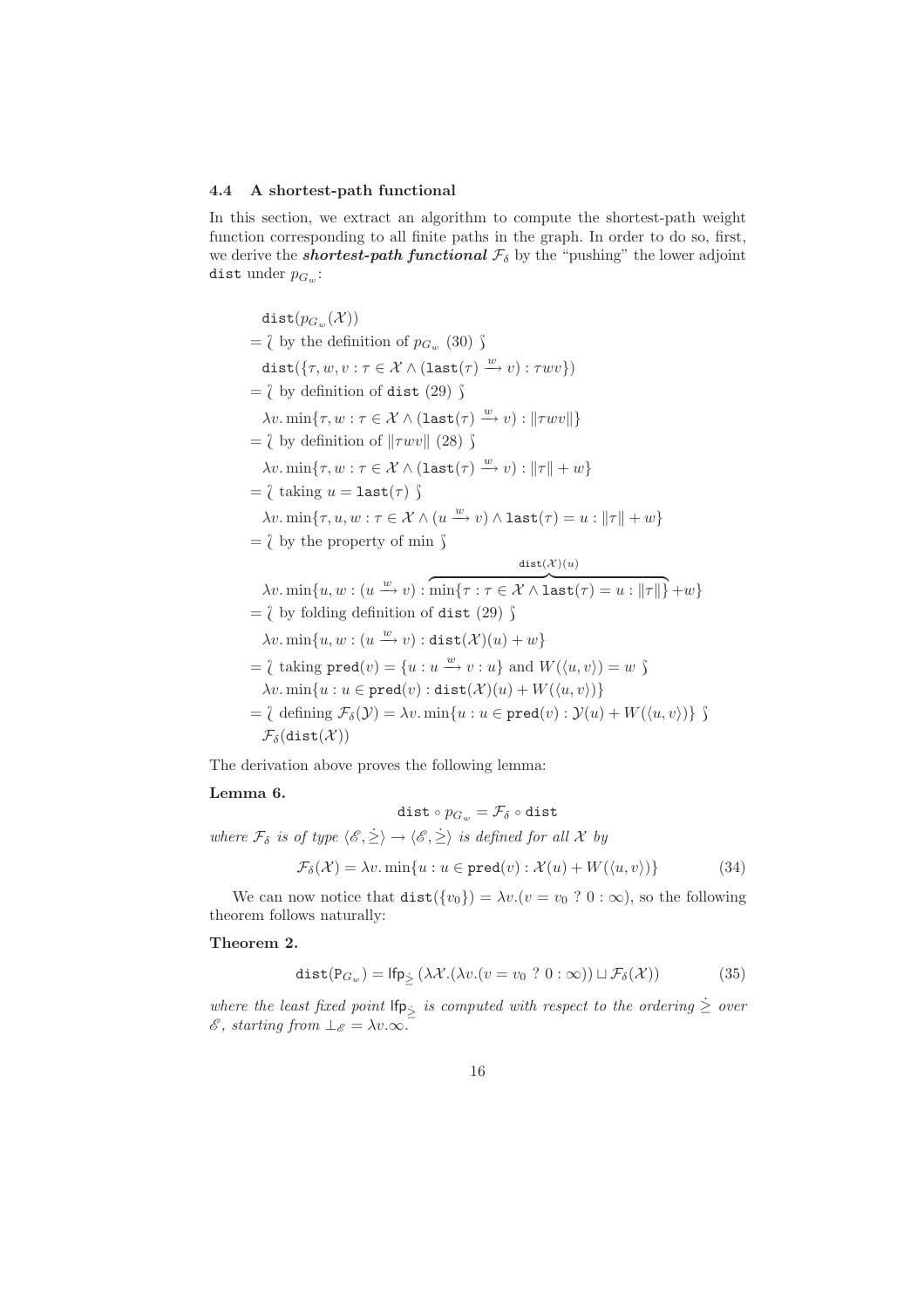Proof. Similarly to the proof of Theorem 1, using distributivity of dist, Lemma 6, fixed-point fusion (2) and inlining dist( $\{v_0\}$ ). □

1: for  $v \in V$  do 2:  $\delta(v) \leftarrow \infty$ 3:  $\delta' \leftarrow \text{dist}(\{v_0\}) \sqcup \mathcal{F}_{\delta}(\delta)$ 4: while  $\delta' \neq \delta$  do 5:  $\delta \leftarrow \delta'$ 6:  $\delta' \leftarrow \text{dist}(\{v_0\}) \sqcup \mathcal{F}_{\delta}(\delta)$ 

Fig. 3: A straightforward algorithm for single-source shortest paths

Figure 3 provides a first iterative algorithm for computing the least fixed point of the functional  $\mathcal{F}_{\delta}$  using Kleene iteration. Again the algorithm has room for improvement.

1: for  $u \in V$  do 2:  $\delta[u] \leftarrow \infty$ 3:  $\delta[v_0] \leftarrow 0$ 4: Changed  $\leftarrow$  true 5: while Changed do 6: Changed  $\leftarrow$  false 7: for  $v \in V$  do 8: for  $u \in \text{pred}(v)$  do 9: if  $\delta[u] + W[u, v] < \delta[v]$  then 10:  $\delta[v] \leftarrow \delta[u] + W[u, v]$ 11: Changed  $\leftarrow$  true

Fig. 4: An optimized imperative single-source shortest path algorithm

By unfolding  $\mathcal{F}_{\delta}$  and maintaining only a single  $\delta$ -map as in Section 3.5 we arrive at the single-source shortest-path algorithm in Figure 4. The resulting algorithm is strikingly similar to Bellman's iterative algorithm [11] for computing shortest paths: as Bellman's algorithm proceeds by computing a "monotone sequence" of "successive approximations" so does the derived algorithm. The algorithms differ in that Bellman assumes that all nodes are connected, which allows him initialize the distance to a node with the weight of the direct edge from the source node. For an account of the early history of shortest path algorithms we refer to Schrijver [37].

# 4.5 Complexity

As Bellman's algorithm [11] the derived algorithm has polynomial time complexity. One can see that the lattice  $\langle \mathcal{E}, \geq \rangle$  is noetherian, i.e., it satisfies the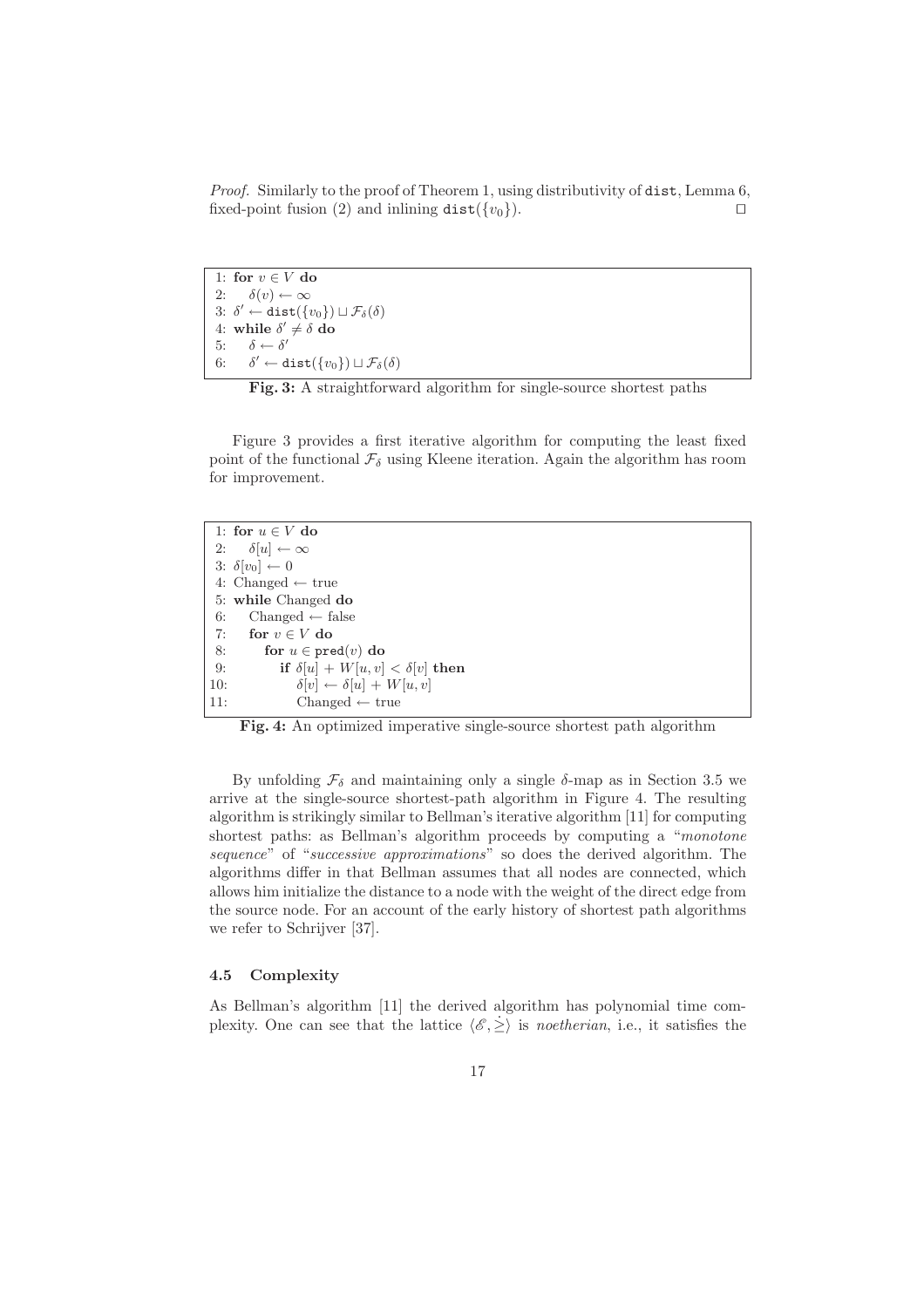ascending chain condition [29] (i.e., every strictly ascending chain  $x_1 \ge x_2 \ge \ldots$ of elements eventually terminates), which guarantees termination of the iterative algorithm, since  $\mathcal{F}_{\delta}$  is monotone. Now let the constant L be the maximal weight of an edge between any two nodes in a given graph. For each node an initial path from the source node cannot contain cycles. Moreover its distance from the source node cannot be improved more than  $L \times |V|$  times by a strictly increasing chain. Therefore, for a fixed graph, the length of a corresponding ascending chain in  $\langle \mathcal{E}, \geq \rangle$  is  $\mathcal{O}(|V|^2)$  which bounds the number of while-loop iterations.

Both the first algorithm in Figure 3 and the optimized algorithm in Figure 4 iterate through the predecessors of each node, which takes  $\mathcal{O}(|V| + |E|)$  operations for each while-loop iteration. In addition the first algorithm requires an  $\mathcal{O}(|V|)$  time stabilization test. Therefore, the worst-case time complexity of both algorithms is  $\mathcal{O}(|V|^3 + |V|^2 \times |E|)$ , or  $\mathcal{O}(|V|^2 \times |E|)$  for a connected graph.

The bottleneck of the optimized algorithm is again the non-optimized iteration in lines 7–11. Since  $u \in \text{pred}(v)$  if and only if  $v \in \text{next}(u)$ , looping through all nodes u, v such that  $u \in \text{pred}(v)$  is equivalent to looping through all nodes u, v such that  $v \in \texttt{next}(u)$ . We can therefore rewrite the for-loops into:

```
for u \in V do
   for v \in \text{next}(u) do
      if \delta[u] + W[u, v] < \delta[v] then
          \delta[v] \leftarrow \delta[u] + W[u, v]Changed \leftarrow true
```
Using an observation from Dijkstra's algorithm, we can process the nodes with less distance from  $v_0$  first. As a consequence *each edge* will be examined *only* once, which leads to the original complexity  $\mathcal{O}(|V|^2 + |E|) = \mathcal{O}(|V|^2)$ . By further improving the algorithm to quickly locate the next node to process (employing a binary min-heap), we obtain the complexity  $\mathcal{O}(|V| + |E|) \times \log(|V|)$  (which is an improvement for sparse graphs [16]).

### 4.6 Computing the shortest paths

Usually, one wants to compute not only shortest-path weights, but the vertices on shortest paths as well. Traditionally, the representation for shortest paths is implemented by a **predecessor** map  $\pi$ . In the canonical literature on graph algorithms [16], for a given graph node v,  $\pi(v)$  is either another node or NIL, which means that the node is either the source or that it is unreachable. The shortest-paths algorithms traditionally set the values of  $\pi$  so that the chain of predecessors, originating at a vertex  $v$ , runs backwards along *some* shortest path from  $v_0$  to v. In practice, it means that there might be several shortest paths from  $v_0$  to v, however, the canonical algorithm chooses one of them arbitrarily [16].

In order to compute the predecessors for the shortest path, we will use the shortest-path weight property from Section 4.2. The shortest path predecessors of v with respect to the set of finite paths  $\mathcal X$  are then defined as the predecessors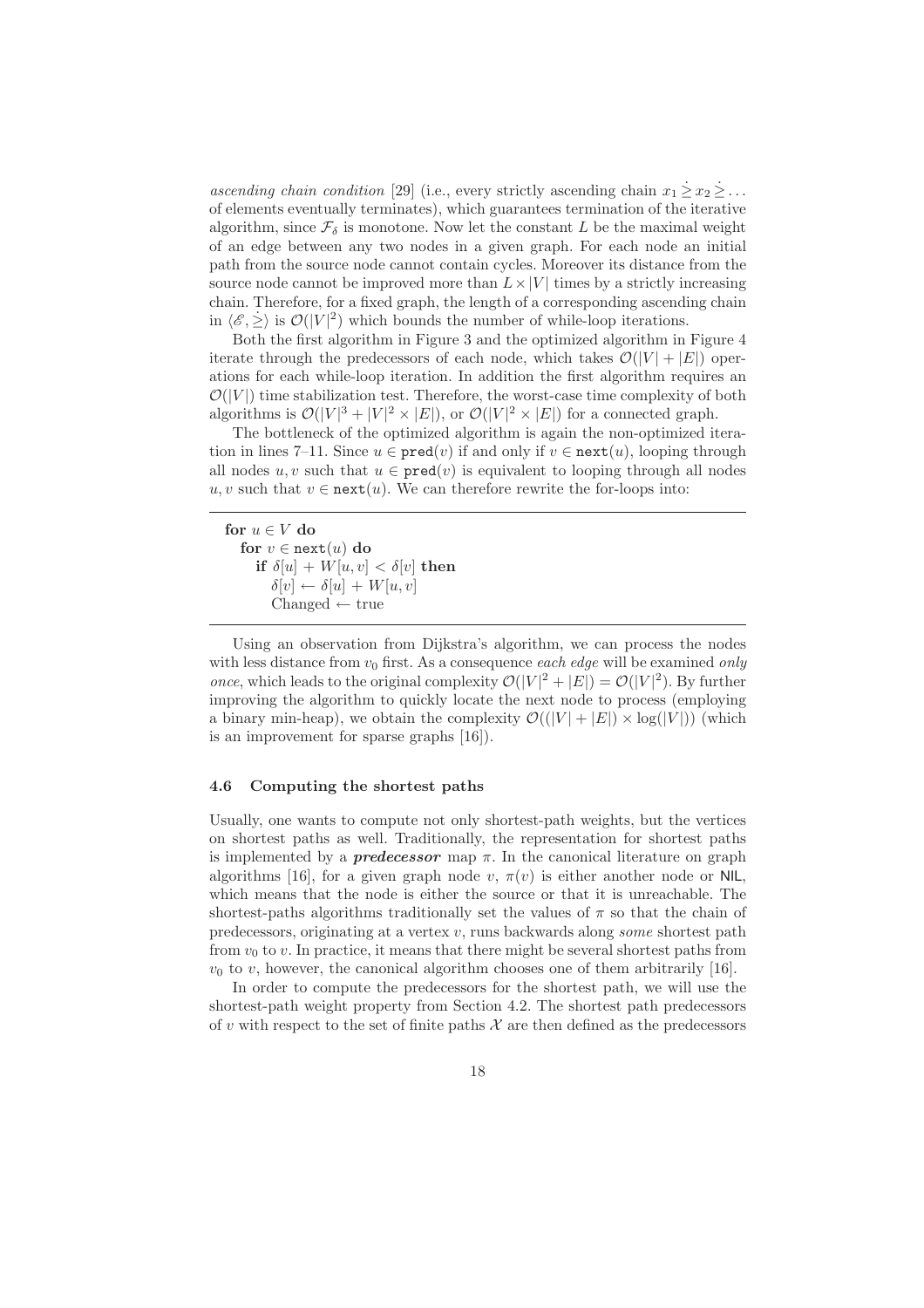of v on paths from  $v_0$  with the minimal possible weight:

$$
\text{dist}^{\pi}(\mathcal{X}) = \lambda v. \langle \text{dist}(\mathcal{X})(v), \{\tau, u, w : \tau u w v \in \mathcal{X} \ \land \ \|\tau\| = \text{dist}(\mathcal{X})(v) : u\} \rangle \tag{36}
$$

where the codomain of  $dist^{\pi}$  is

$$
\mathscr{P} = V \to (\mathbb{N} \cup \{\infty\}) \times \wp(V) \tag{37}
$$

To derive an algorithm to compute the shortest path predecessors for a given graph, we formulate  $\mathscr P$  as a complete lattice with an order  $\sqsubseteq$ , build a Galois connection between  $\langle \wp(V_w^+), \subseteq \rangle$  and  $\langle \mathcal{P}, \subseteq \rangle$ , and employ fixed-point fusion.

In order to simplify the notation, in the remainder of this section we use  $\downarrow_1$ and  $\downarrow_2$  to refer to the first and second projections of a pair, respectively. The partial order and meet operations on elements  $\pi_1, \pi_2$  of  $\mathscr P$  use a function-lifted lexicographical ordering with respect to componentwise orders  $\geq$  and  $\subseteq$ :

$$
\begin{bmatrix}\n\pi_1 \sqsubseteq \pi_2 \equiv \forall u \in V : \pi_1(u) \downarrow_1 > \pi_2(u) \downarrow_1 \quad \vee \\
(\pi_1(u) \downarrow_1 = \pi_2(u) \downarrow_1 \quad \wedge \quad \pi_1(u) \downarrow_2 \sqsubseteq \pi_2(u) \downarrow_2)\n\end{bmatrix} \tag{38}
$$

 $[\pi_1 \sqcup \pi_2 = \lambda u.\phi(\pi_1(u), \pi_2(u))]$ , where

$$
\phi(\langle m_1, r_1 \rangle, \langle m_2, r_2 \rangle) = \begin{cases} \langle m_2, r_1 \rangle & \text{if } m_1 > m_2 \\ \langle m_1, r_2 \rangle & \text{if } m_2 > m_1 \\ \langle m_1, r_1 \cup r_2 \rangle & \text{otherwise} \end{cases}
$$
(39)

One can see, that  $\langle \mathcal{P}, \sqsubseteq \rangle$  is a complete lattice with  $\bot_{\mathcal{P}} = \lambda u.\langle \infty, \emptyset \rangle$ . Similarly to Section 4.3, in order to build a Galois connection between  $\langle \wp(V_w^+), \subseteq \rangle$ and  $\langle \mathcal{P}, \sqsubseteq \rangle$ , using dist<sup>π</sup> as a lower adjoint, we show again that dist<sup>π</sup> is distributive with respect to ⊔:

### Lemma 7.

$$
\Bigg[\bigsqcup_i \textnormal{\texttt{dist}}^\pi(\mathcal{X}_i) = \textnormal{\texttt{dist}}^\pi(\bigcup_i \mathcal{X}_i) \hspace{0.1 cm}\Bigg]
$$

Proof. Similar to the proof of Lemma 5, using case analysis on the arguments to the helper function  $\phi$  (39). □

The computation of the functional  $\mathcal{F}_{\pi}$  for the shortest-path predecessors, such that

$$
\text{dist}^{\pi} \circ p_{G_w} = \mathcal{F}_{\pi} \circ \text{dist}^{\pi} \tag{40}
$$

is similar to the derivation from Section 4.3, using Lemma 7. The final result is stated by the following lemma:

Lemma 8.

$$
\mathrm{dist}^\pi \circ p_{G_w} = \mathcal{F}_\pi \circ \mathrm{dist}^\pi
$$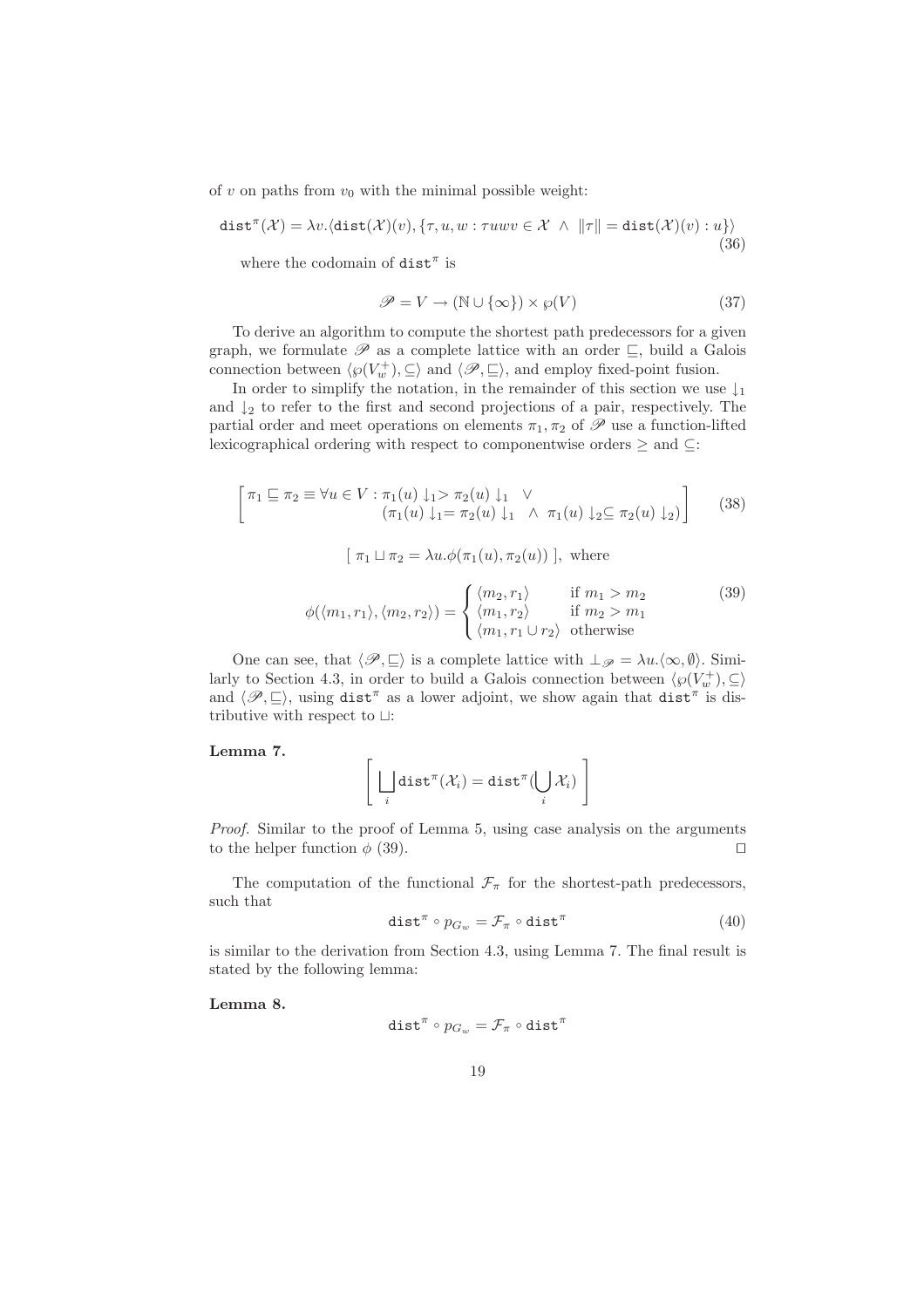where  $\mathcal{F}_{\pi}$  is of type  $\langle \mathcal{P}, \sqsubseteq \rangle \rightarrow \langle \mathcal{P}, \sqsubseteq \rangle$  is defined for all X by

$$
\mathcal{F}_{\pi}(\mathcal{X}) = \lambda v \cdot \langle m, r \rangle, \text{ where } m = \min\{u : u \in \text{pred}(v) : \mathcal{X}(u) \downarrow_{1} + W(\langle u, v \rangle)\}
$$
\n
$$
r = \begin{cases} u & \text{if } u \in \text{pred}(v) \\ \mathcal{X}(u) & \text{if } u < \infty \\ \mathcal{X}(u) & \text{if } u + W(\langle u, v \rangle) = m \end{cases}
$$

Thus, the sets of predecessors in the single-source shortest paths are then computed as a least fixed point according to the following theorem:

Theorem 3.

$$
\text{dist}^{\pi}(\mathbf{P}_{G_w}) = \text{Ifp}_{\sqsubseteq}(\lambda \mathcal{X}.(\lambda v. \langle (v = v_0 ? 0 : \infty), \emptyset \rangle) \sqcup \mathcal{F}_{\pi}(\mathcal{X}))
$$
(42)

(41)

where the least fixed point lfp<sub>⊏</sub> is computed with respect to the ordering  $\subseteq$  over  $\mathscr{P}$ , starting from  $\perp_{\mathscr{P}} = \lambda u.\langle \infty, \emptyset \rangle$ .

Proof. Similarly to the proof of Theorem 2, using distributivity of dist, Lemma 8, fixed-point fusion (2) and inlining  $dist^{\pi}(\{v_0\}) = \lambda v.\langle (v = v_0 ? 0 : \infty), \emptyset \rangle$ 

Note that unlike traditional algorithms for the single-source shortest path problem [11, 28], our algorithm computes all possible shortest paths from the source node. The complexity of the algorithm is determined by the height of the lattice  $\langle \mathcal{P}, \subseteq \rangle$ , which is  $\mathcal{O}(|V|^3)$ . However, updating the minimum and the set of predecessors can be performed within the same loop (lines 8–11 in Figure 4):

```
for v \in V do
   for u \in \text{pred}(v) do
       d \leftarrow \delta[u] + W[u, v]if d \leq \delta[v] then
          \delta[v] \leftarrow dif d < \delta[v] then
             \pi[v] \leftarrow \{u\}else
              \pi[v] \leftarrow \pi[v] \cup \{u\}Changed ← true
```
This gives the same complexity boundary as in Section 4.5:  $\mathcal{O}(|V|^3 \times |E|)$  in the worst case. By rewriting the algorithm with next() instead of pred() and applying observations from Dijkstra's algorithm analysis, one can obtain the complexity bound  $\mathcal{O}(|V|^2)$  for the optimized iteration through the set of nodes.

# 5 Related Work

Two different schools have been working in parallel for the last forty years: the school of program calculation and the school of static program analysis. The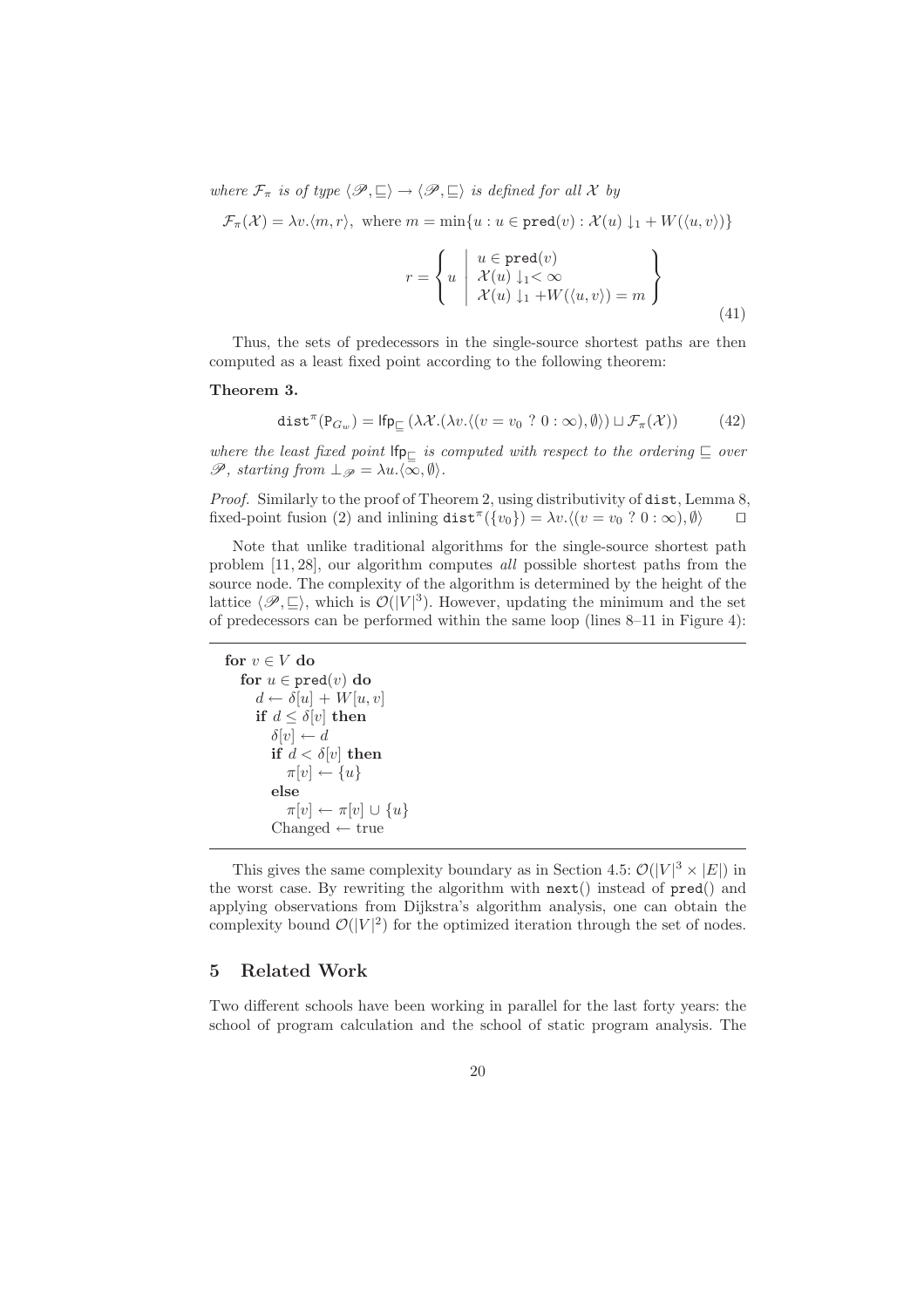intrinsic goal of the first school is to derive algorithms from the specification of properties of interest. The second school was historically interested in computing a sound approximation of a property of a program semantics. In this section we give a brief overview of these two lines of research which we have attempted to bridge in the present paper.

Calculational approaches to graph algorithms A number of approaches have been applied to derive graph algorithms since the seventies, originating in formulating path problems in terms of linear algebra. Carré [14] presented an algebraic structure to solve extremal network routing problems, such that a function is minimized or maximized on a particular path in a graph. He showed how extremal problems from this class can be expressed in terms of matrix equations and solved using a toolset from linear algebra. Later, Backhouse and Carré  $[8]$ showed the correspondence of the algebra for extremal graph problems and the algebra of regular languages. The idea was later extended to derive the exact implementation of Dijkstra's shortest path algorithm [9].

In the beginning of the nineties ideas from domain theory were applied to compute extremal properties on paths of graphs using fixed-point computations: Van den Eijnde [39] considered computation of path properties in graphs using monotone operators, satisfying certain restrictions and called these operators conservative. Van den Eijnde formulated a generalized fixed-point theorem, stating computation of a least fixed point of a monotone functional as a Kleene iteration. The property of interest was then defined as an under-approximation of the monotone function. As an example, this approach was applied to the ascending reachability problem. In contrast to our work, Van den Eijnde did not apply the Galois connection machinery to define the properties and prove them appropriate for an algorithm derivation. All the used toolset was later formalized as the fixed-point calculus [1]. The interplay between Galois connections and fixed points has later been established by Backhouse [6].

Abstract interpretation and distributive frameworks In parallel with the above line of research, Cousot and Cousot developed and refined the abstract interpretation framework [20,21]. In their 1979 paper [22], they mention various instances of distributive frameworks for imperative program analysis as particular cases of abstract interpretation, i.e., constant propagation, trace (or path) reachability properties, where Galois connections are defined appropriately [22]. In the same work, they prove a connection between properties, defined as *meet-over-all paths* and ones described by monotone functions: the former is generally more precise than the latter but the two are identical in a distributive framework. Ten years later, Cai and Paige describe a nondeterministic iterative schema that in the case of finite iteration generalizes the "chaotic iteration" of Cousot and Cousot for computing fixed points of monotone functions efficiently (in particular, incrementally) and show how to apply this technique to design fast non-numerical algorithms, such as variable reachability and cycle detection in a program flow graph [13]. Whereas the current paper illustrates how to get from a graph specification to a provably correct (but not necessarily O-optimal) algorithm, we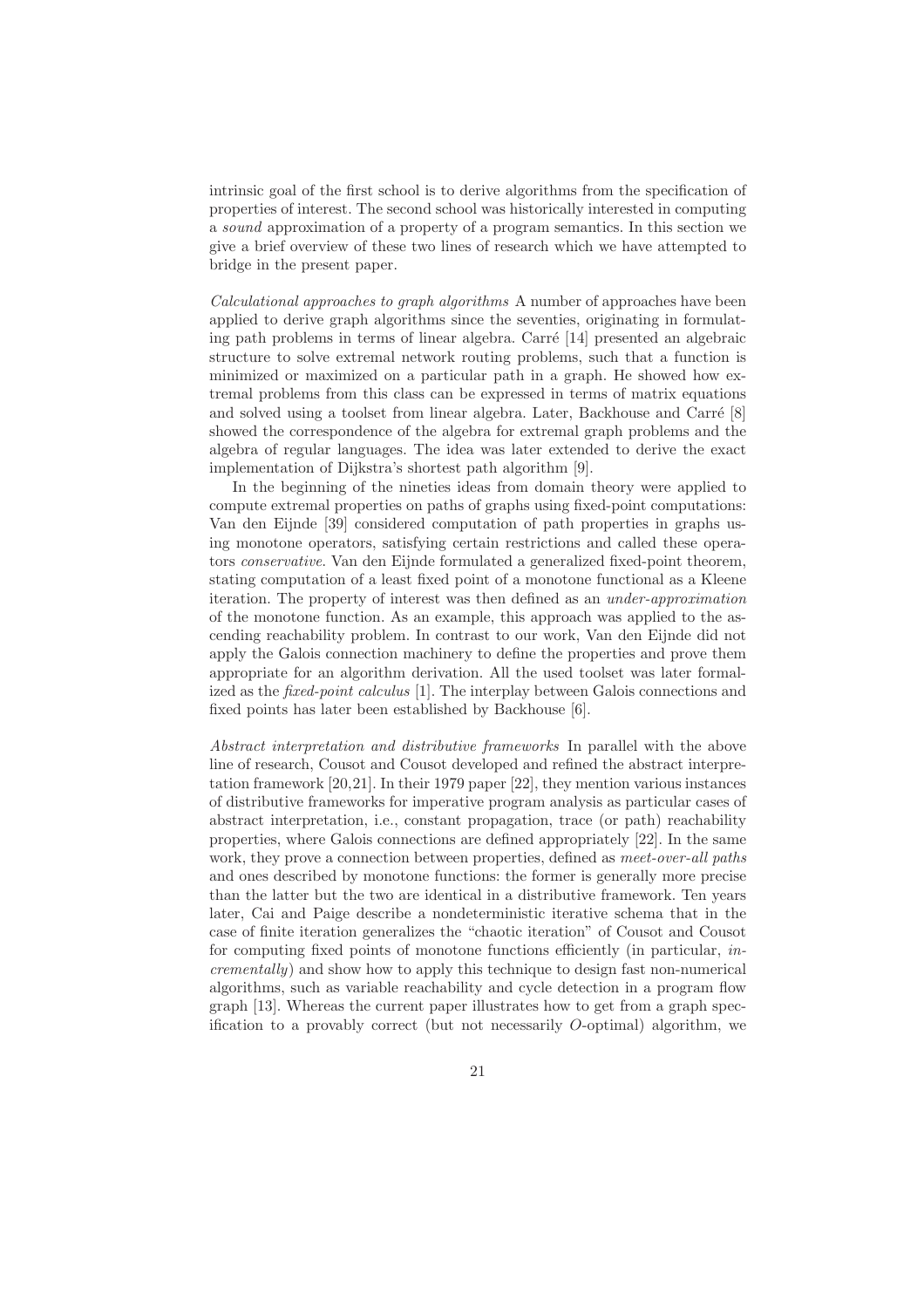believe that such chaotic iteration techniques may be the key to derive optimized versions of our calculated graph algorithms in a more principled manner.

Cousot and Cousot [22] initially formalized programs as flow graphs, but the framework was later generalized to transition systems [17,23] which are not limited to describing formal semantics. Since then the abstract interpretation framework has been used to formalize other concepts than static analyses, e.g., program transformations [25] and to connect various forms of formal semantics [19].

Cooper, Harvey and Kennedy [15] point out that the equations to compute dominance form a distributive framework [31]. This fact allows them to state that the iterative algorithm for dominance computation will discover the maximal fixed-point solution and halt. Notably, the equations for Dom, presented by Cooper, Harvey and Kennedy in [15] are given as is, i.e., with no connection to the definition of dominance in terms of paths. In contrast we justify these equations by deriving them and a corresponding algorithm directly from the definition.

Backhouse [6, Section 6.2] used shortest paths as a motivating example for introducing fixed-point fusion in his lecture notes. In a later work on the shortestpath problem, Backhouse applied the fixed-point fusion theorem to a set of all paths, considered as a context-free language [7, Example 57], which gave the same solution as we obtained. We have nevertheless chosen to include the detailed development along with our complexity boundary discussion, as a second example of the technique.

Future work A natural next step is to incorporate more benefits of pointfree style, such as those provided by relational compositions and factors for the systematic calculation of program analyses, as well as make use of tool support [38] for deriving graph algorithms.

# 6 Conclusion

In this work we explored two classical graph problems, formulated in terms of finite paths through a graph: dominance and the single-source shortest paths. Applying the toolset traditional to fixed-point calculus and semantics-based program analysis, we derived iterative, polynomial-time algorithms for both properties. We formalized definitions of the properties as adjoints in appropriate Galois connections. By fusing these with a least fixed point of a monotone path functional, we obtained polynomial-time algorithms for computing the properties directly.

The derived algorithms obtained are strikingly similar to independently discovered algorithms from the literature. Their calculations constitute constructive correctness proofs in contrast to, e.g., an invariant argument for Dijkstra's algorithm by contradiction [16]. The derivations further witness the wide applicability of the toolset behind fixed-point calculus and abstract interpretation.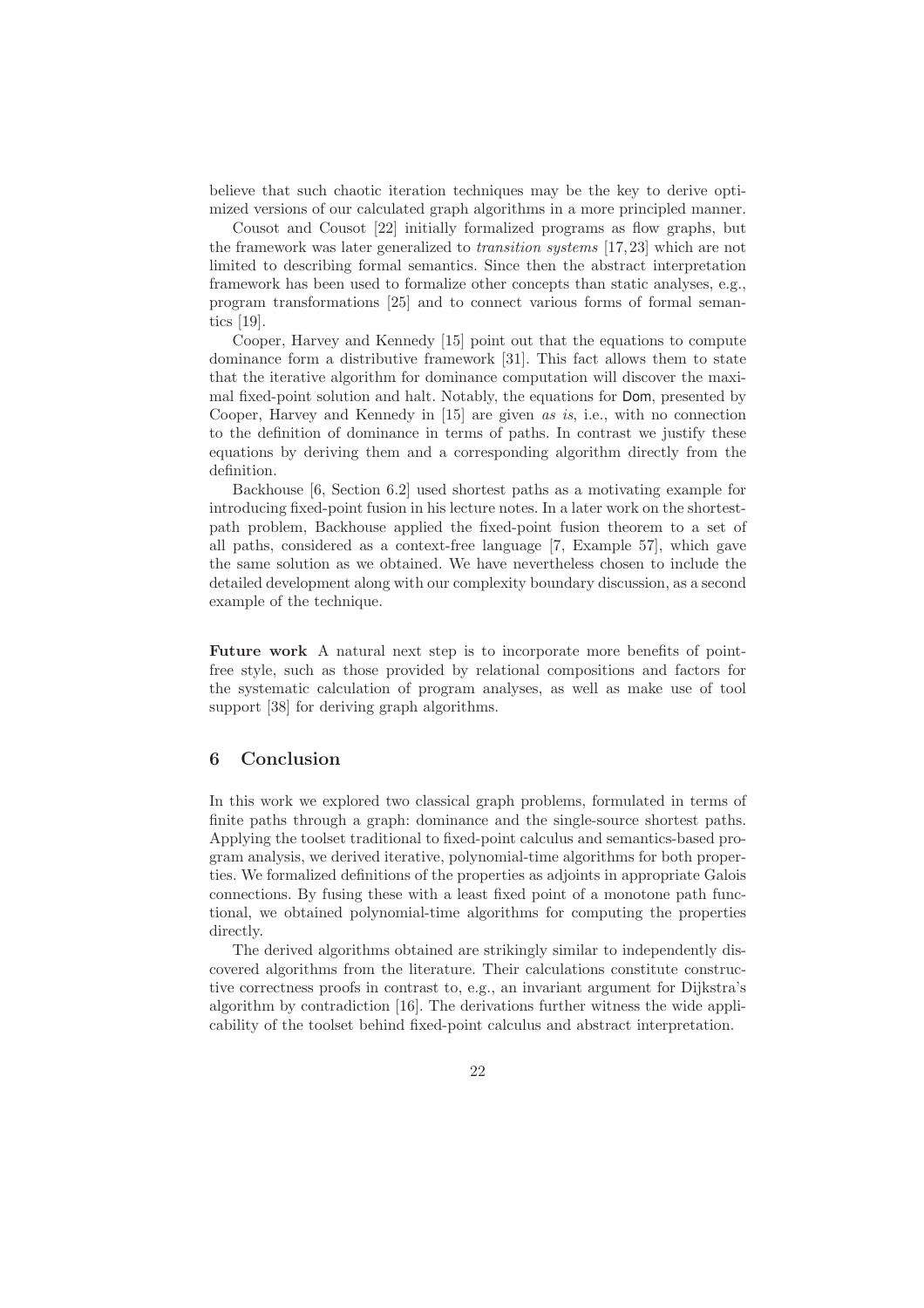# Acknowledgements

We are grateful to Olivier Danvy for comments, which helped to improve the presentation of the paper, and to Jeremy Gibbons for suggestions on both formalism and terminology. We sincerely acknowledge the MPC 2012 reviewers, who *all* provided *excellent* feedback on the submission. In particular, we want to thank Reviewer #1 for suggesting the idea of using factors and showing how to apply it to compute the dominance algorithm, $10$  which drastically simplified the derivations in Section 3. Finally, we want to express our gratitude to Shin-Cheng Mu for his dedication to bring out the best of the paper.

# References

- 1. C. Aarts, R. C. Backhouse, E. A. Boiten, H. Doornbos, N. van Gasteren, R. van Geldrop, P. F. Hoogendijk, E. Voermans, and J. van der Woude. Fixed-point calculus. *Information Processing Letters*, 53:131–136, 1995.
- 2. F. E. Allen. Control flow analysis. *SIGPLAN Not.*, 5:1–19, July 1970.
- 3. F. E. Allen and J. Cocke. Graph theoretic constructs for program control flow analysis. Technical Report IBM Research Report RC 3923, Thomas J. Watson Research Center, Yorktown Heights, NY, USA, 1972.
- 4. S. Alstrup, D. Harel, P. W. Lauridsen, and M. Thorup. Dominators in linear time. *SIAM J. Comput.*, 28(6):2117–2132, 1999.
- 5. A. W. Appel. *Modern Compiler Implementation in* {*C, Java, ML*}. Cambridge University Press, New York, 1998.
- 6. R. C. Backhouse. Galois connections and fixed point calculus. In *Algebraic and Coalgebraic Methods in the Mathematics of Program Construction*, volume 2297 of *Lecture Notes in Computer Science*, pages 89–148. Springer, 2002.
- 7. R. C. Backhouse. Regular algebra applied to language problems. *J. Log. Algebr. Program.*, 66(2):71–111, 2006.
- 8. R. C. Backhouse and B. A. Carré. Regular algebra applied to path-finding problems. *Journal of the Institute of Mathematics and Applications*, 15:161–186, 1975.
- 9. R. C. Backhouse, J. P. H. W. van den Eijnde, and A. J. M. van Gasteren. Calculating path algorithms. *Sci. Comput. Program.*, 22(1-2):3–19, 1994.
- 10. R. Barbuti, C. Bernardeschi, and N. De Francesco. Checking security of Java bytecode by abstract interpretation. In *Proceedings of the 2002 ACM Symposium on Applied Computing*, pages 229–236, Madrid, Spain, Mar. 2002. ACM.
- 11. R. Bellman. On a routing problem. *Quarterly of Applied Mathematics*, 16:87–90, 1958.
- 12. R. Bird and O. de Moor. *The Algebra of Programming*. Prentice-Hall, 1996.
- 13. J. Cai and R. Paige. Program derivation by fixed point computation. *Sci. Comput. Program.*, 11(3):197–261, 1989.
- 14. B. A. Carr´e. An algebra for network routing problems. *J. Inst. Maths Applics.*, 7:273–294, 1971.
- 15. K. D. Cooper, T. J. Harvey, and K. Kennedy. A simple, fast dominance algorithm. Technical report, Rice University Houston, Texas, USA, 2001.
- 16. T. H. Cormen, C. Stein, R. L. Rivest, and C. E. Leiserson. *Introduction to Algorithms*. McGraw-Hill Higher Education, 2nd edition, 2001.

 $10$  The degree of elaboration of the review made us speechless for a while.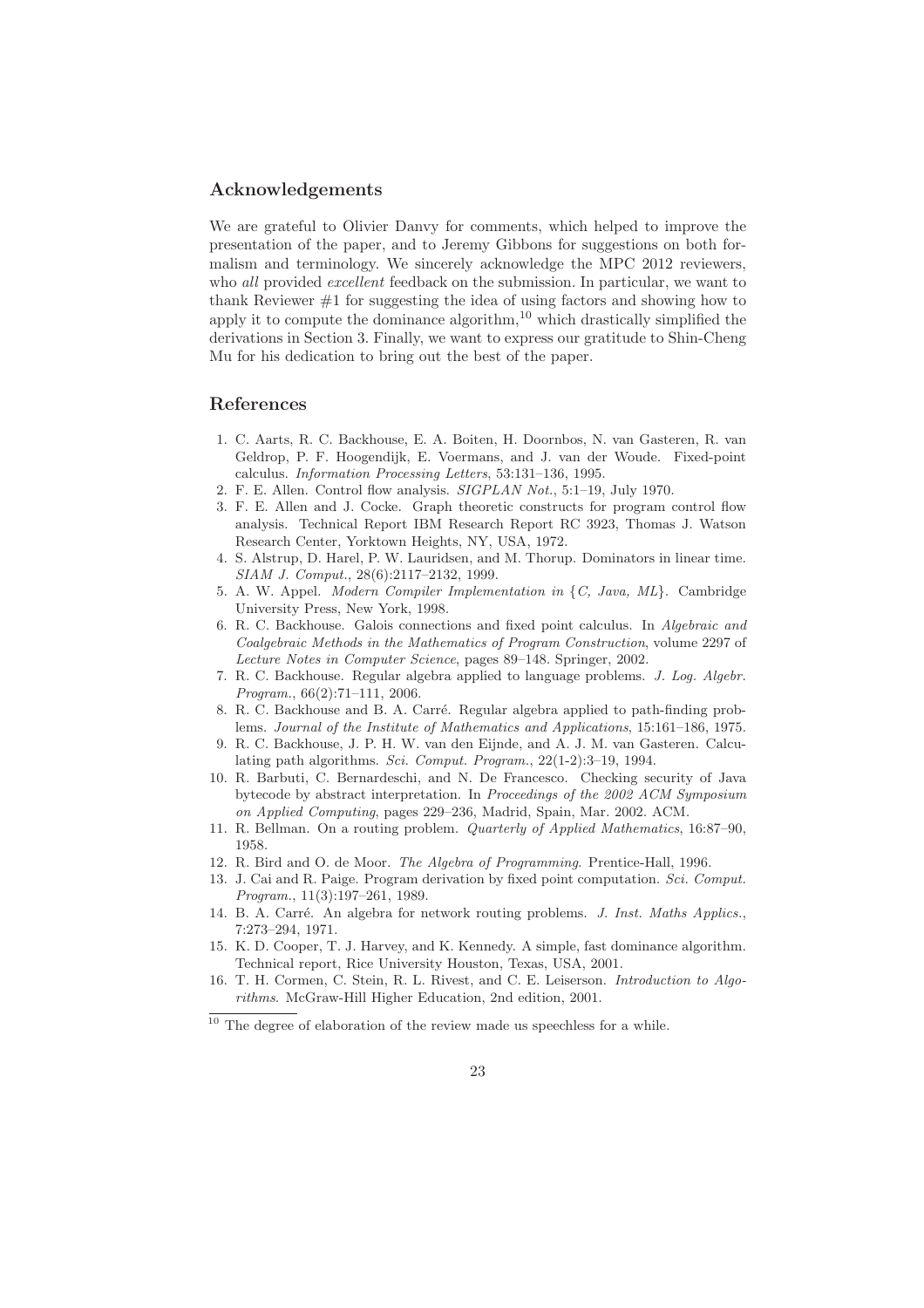- 17. P. Cousot. Semantic foundations of program analysis. In S. S. Muchnick and N. D. Jones, editors, *Program Flow Analysis: Theory and Applications*, chapter 10, pages 303–342. Prentice-Hall, 1981.
- 18. P. Cousot. The calculational design of a generic abstract interpreter. In M. Broy and R. Steinbrüggen, editors, *Calculational System Design*. NATO ASI Series F. IOS Press, Amsterdam, 1999.
- 19. P. Cousot. Constructive design of a hierarchy of semantics of a transition system by abstract interpretation. *Theoretical Comput. Sci.*, 277(1–2):47–103, 2002.
- 20. P. Cousot and R. Cousot. Static determination of dynamic properties of programs. In *Proceedings of the Second International Symposium on Programming*, pages 106– 130. Dunod, Paris, France, 1976.
- 21. P. Cousot and R. Cousot. Abstract interpretation: a unified lattice model for static analysis of programs by construction or approximation of fixpoints. In R. Sethi, editor, *Proceedings of the Fourth Annual ACM Symposium on Principles of Programming Languages*, pages 238–252, Los Angeles, California, Jan. 1977.
- 22. P. Cousot and R. Cousot. Systematic design of program analysis frameworks. In B. K. Rosen, editor, *Proceedings of the Sixth Annual ACM Symposium on Principles of Programming Languages*, pages 269–282, San Antonio, Texas, Jan. 1979.
- 23. P. Cousot and R. Cousot. Abstract interpretation and application to logic programs. *Journal of Logic Programming*, 13(2–3):103–179, 1992.
- 24. P. Cousot and R. Cousot. Abstract interpretation frameworks. *Journal of Logic and Computation*, 2(4):511–547, Aug. 1992.
- 25. P. Cousot and R. Cousot. Systematic design of program transformation frameworks by abstract interpretation. In J. C. Mitchell, editor, *Proceedings of the 29th Annual ACM Symposium on Principles of Programming Languages*, pages 178–190, Portland, Oregon, Jan. 2002.
- 26. P. Cousot and R. Cousot. Basic concepts of abstract interpretation. In R. Jacquart, editor, *Building the Information Society*, pages 359–366. Kluwer Academic Publishers, 2004.
- 27. B. A. Davey and H. A. Priestley. *Introduction to Lattices and Order*. Cambridge University Press, Cambridge, England, second edition, 2002.
- 28. E. W. Dijkstra. A note on two problems in connexion with graphs. *Numerische Mathematik*, 1:269–271, 1959.
- 29. D. Dummit and R. Foote. *Abstract algebra*. Prentice Hall, 1999.
- 30. M. Fluet and S. Weeks. Contification using dominators. In X. Leroy, editor, *Proceedings of the Sixth ACM SIGPLAN International Conference on Functional Programming (ICFP'01)*, pages 2–13, Firenze, Italy, Sept. 2001.
- 31. J. B. Kam and J. D. Ullman. Global data flow analysis and iterative algorithms. *J. ACM*, 23:158–171, January 1976.
- 32. T. Lengauer and R. E. Tarjan. A fast algorithm for finding dominators in a flowgraph. *ACM Trans. Program. Lang. Syst.*, 1:121–141, January 1979.
- 33. J. Midtgaard and T. Jensen. A calculational approach to control-flow analysis by abstract interpretation. In M. Alpuente and G. Vidal, editors, *Static Analysis, 15th International Symposium, SAS 2008*, volume 5079 of *Lecture Notes in Computer Science*, pages 347–362, Valencia, Spain, July 2008. Springer-Verlag.
- 34. M. Might. Abstract interpreters for free. In R. Cousot and M. Martel, editors, *SAS'10: Proceedings of the 17th international conference on Static analysis*, volume 6337 of *Lecture Notes in Computer Science*, pages 407–421, Perpignan, France, 2010. Springer-Verlag.